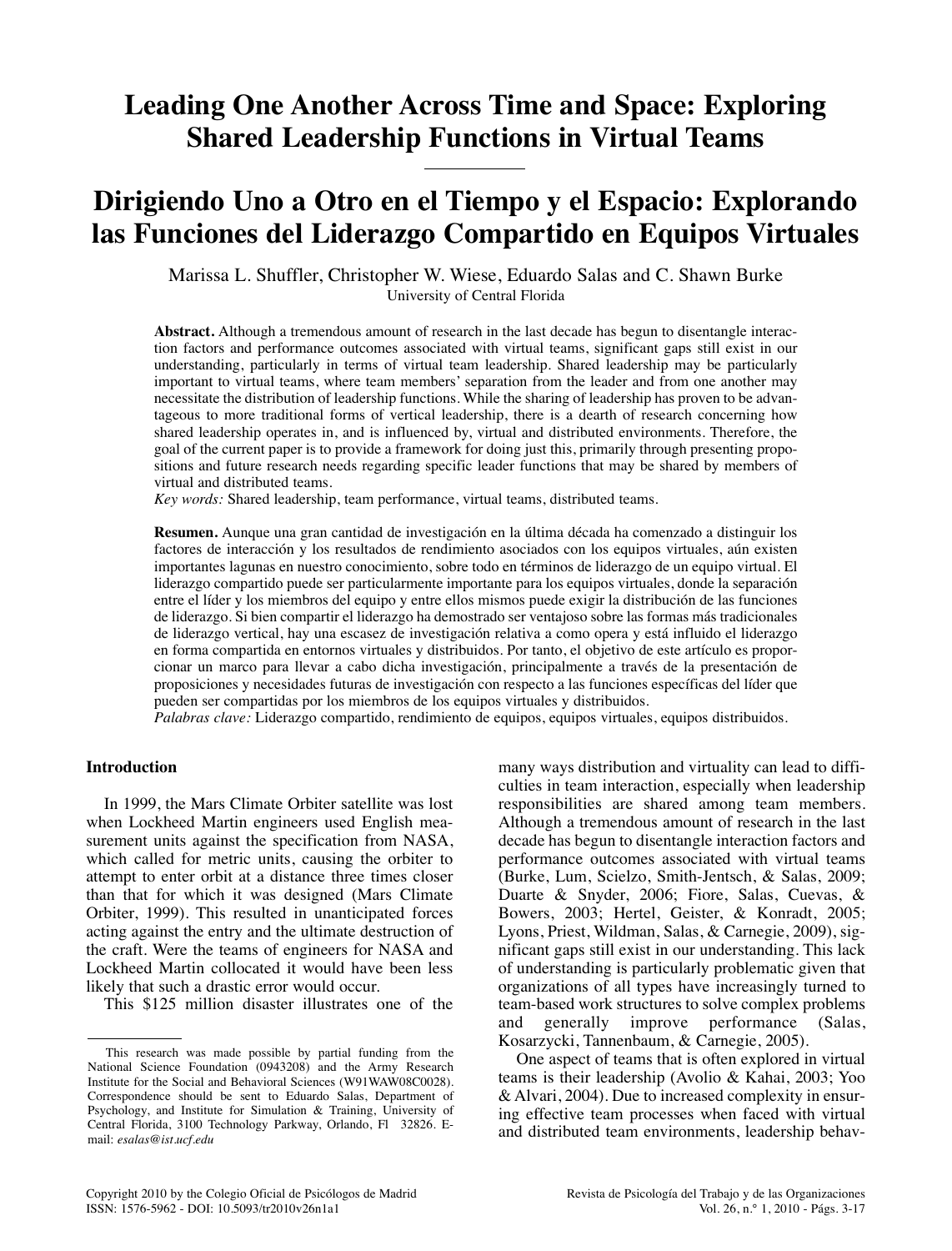iors may often be shared among members. Shared leadership has been defined multiple ways, but across researchers there appears to be a unified agreement that shared leadership involves team members distributing leadership responsibilities amongst themselves, without negating the possibility of vertical leadership (Pearce & Conger, 2003). As with the broader leadership literature there have been a variety of leadership behaviors and/or functions which have been argued to be the content of shared leadership (Morgeson, DeRue, & Karam, 2009). Many researchers have looked at the components that predict the success of these shared leadership behaviors and the impact it has in a variety of environments (Carson, Tesluk, & Marrone, 2007; Merkens & Spencer, 1998).

Shared leadership may be particularly important to virtual teams, where team members' separation from the leader and from one another may necessitate the distribution of leadership functions. While the sharing of leadership has proven to be advantageous to more traditional forms of vertical leadership (Pearce, Yoo, & Alvai, 2004), there is a dearth of research concerning how shared leadership operates in, and is influenced by, virtual and distributed environments. Therefore, the goal of the current paper is to provide a framework for doing just this, primarily through examining specific leader functions that may be shared by members of virtual and distributed teams.

First, we provide a review of recent perspectives on shared leadership, virtuality, and distribution, in terms of how they have been defined and the limited research available regarding their interactions. Next, drawing upon current shared and functional leadership research, as well as what is known regarding virtual and distributed team processes and performance, we present a set of propositions regarding specific leader functions whose sharedness may be differentially impacted by the degree of virtuality and distribution within a team. Furthermore, we present propositions regarding factors that may aid in reducing any hindrances in shared leader behaviors brought about by virtuality and distribution. Finally, we highlight future research directions regarding shared leadership in virtual and distributed teams. It is hoped that by doing so, we will bring attention to an area in great need of research and future exploration, from both a theoretical and a practical standpoint.

## **Defining Shared Leadership in VTs**

There is general agreement that leadership can substantially impact team outcomes (e.g., Bass 1990; House, 1977; Yukl, 1998), yet team researchers have been criticized for their lack of attention to team leadership (Komaki, Desselles, & Bowman, 1989; Marks & Zaccaro, 1997). As such, research on shared leadership is in its infancy, particularly in terms of VTs. One

issue with this research is the lack of agreement on the definition of shared leadership, with some considering it a process (e.g., Pearce & Sims, 2000) and others conceptualizing it as a management strategy (Jackson, 2000). Furthermore, there is also a lack of clarification as to what is meant by virtuality and distribution as well. Research on what are often referred to as "virtual teams" is vast; yet much of the literature claims that we do not fully understand how they function and how to lead them (e.g., Bell & Kozlowski, 2002; Hertel et al., 2005; Morris, 2008). In fact, there is a generally pervasive belief that virtuality and geographic distribution are always hindrances to teamwork and collaboration, yet research findings provide conflicting evidence for this contention (see Connaughton & Shuffler, 2007; Gibson & Gibbs, 2006; Martins, Gilson, & Maynard, 2004). The following section provides an overview of the literature surrounding each of these three terms, in order to clarify the definition of each construct that will be used for the purposes of this paper, and to aid in construct clarification.

#### **Shared Leadership**

The notion of team members sharing leadership functions is not a novel one (Ber-kowitz; 1953; Gibb, 1954; Robbins, 1952; Tannenbaum & Massarik, 1957). However, there has been a recent revitalization of the topic. Though the research on vertical leadership is thorough and extensive, it would be naïve to suggest that leadership only functions in a vertical capacity. A recent review of the leadership literature proposes four sources of leadership, broken down into two structural dimensions: locus of leadership (internal vs. external) and formality of leadership (informal vs. formal). In this review, Morgeson, DeRue, and Karam (2009) describe an external leader as one that is not involved in day-to-day tasks, while an internal leader is seen as an equal within the group. A formal leader is directly assigned to be a leader (e.g., immediate supervisor, project lead, and the like), while an informal leader is described more as an advisor, someone that does not come into the leadership position by direct assignment. These classifications permit four sources of leadership, with vertical leadership being classified as externalformal and shared leadership falling under the internalinformal source. Given the different sources of leadership, it is impossible for any individual to hold the requisite knowledge and skill to provide leadership from all of these sources simultaneously. Therefore, the study of all of these sources, not just external-formal, is integral to the success of the organization.

Additionally, the sharing of leadership has emerged as a critical component in the modern organizational world. The ever-changing environmental conditions of the organization make the sharing of leadership critical for survival (Merkens & Spencer, 1998). Moreover,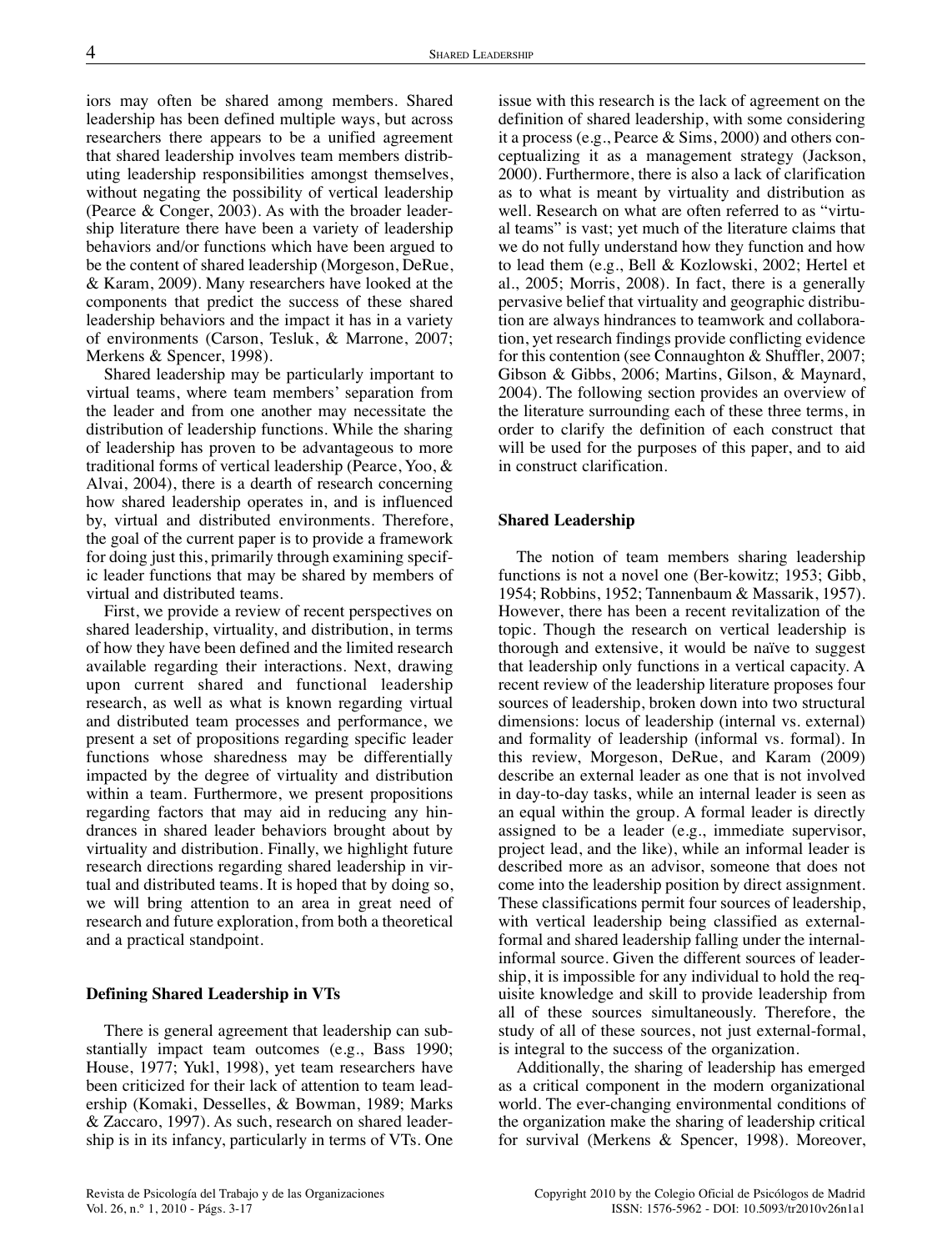those who are doing the job best understand the complexity of the modern organizational setting and, consequently, those individuals are often the best to improve the job (Jackson, 2000). Ultimately, research has suggested that shared leadership is most effective when tasks are interdependent and complex (Pearce, 2004).

Shared leadership has been conceptualized in many ways (Carson, Tesluk, & Marrone, 2007; Friedrich, et al. 2009), but the underlying theme among these definitions is that shared leadership involves the distribution of the leadership responsibilities within the team (see Jackson, 2000; Lambert, 2002; Pearce & Conger, 2003), while not negating the possibility of vertical leadership. The different conceptualizations of shared leadership differ on what constitutes leadership and the manner in which responsibilities are shared. For example, there is a stream of leadership research that explicitly views shared leadership as an emergent state (Day, Gronn, & Salas, 2004 – leadership capacity), while another stream of research does not reject the possibility that shared leadership could be formally prescribed (Pearce & Sims, 2002). Much like the broader leadership literature, shared leadership has been thought to consist of a variety of leadership behaviors and/or functions. The next section will detail a couple of the more prominent models and/or frameworks in the shared leadership literature. This will allow further elaboration on the behaviors said to be the content of shared leadership.

When breaking down and examining the nomological net surrounding shared leadership, researchers have put forth several theoretical models and frameworks in hopes to best explain the shared leadership phenomenon. Pearce and colleagues have put forth a stream of research investigating shared leadership. Perry, Pearce, and Sims (1999) developed a model of shared leadership within the context of empowered selling teams. They identified transactional, transformational, directive, empowering, and supportive behaviors as being tied to shared leadership. Further, this model proposed that when teams engage in these behaviors, critical affective (e.g., commitment, satisfaction, potency, cohesiveness), cognitive, and behavioral (e.g., effort, communication, citizenship behavior) outcomes result. These outcomes result in qualitative and quantitative markers for team effectiveness. Additionally, Ensley, Pearson, and Pearce examined top management teams when developing a model that examined the influence of shared leadership on promoting key affective and behavioral components related to team effectiveness, as well as identifying moderating variables of this relationship. Specifically, this model postulates that shared leadership is related to the development of cohesion and shared vision, which, in turn, is related to team effectiveness. They identified possible contextual moderating variables (e.g., time, resource constraints, risk, and ambiguity) that impact the shared leadershipcohesion/shared vision relationships.

Other research has put forth several competencies that are said to foster shared leadership. For example, Lambert (2002) suggests the ability to: negotiate winwin solutions through team learning, influence follower behavior, problem solve within a systems framework, and use shared visioning to empower members. Additionally, an examination of the role theory literature by Carson and Tesluk (2007) produced four roles (e.g., navigator, engineer, social integrator, and liaison) which yielded utility to team members without formal title or position of authority, as is often the case with shared leadership. When these roles manifest within a team there appears to be a clear team direction and purpose (navigator), structuring of team roles, functions, and responsibilities (engineer), development and maintenance of team coherence (social integrator), and development of relationships with key external stakeholders (liaison). In an examination of these roles within 42 MBA consulting teams, Carson and Tesluk (2007) found that shared leadership (conceptualized as the above behaviors) was positively related to performance. However, contrary to expectations, the role differentiation, with respect to these behaviors, was negatively related to shared leadership. One explanation of this result suggested by the researchers is that shared leadership is not a concrete pattern of highly differentiated roles, but that team members adapt and exercise more than one of these roles within a given performance episode, based on dynamic situational demands.

Besides work on the models and frameworks of shared leadership, research has delineated some conditions which may impact the emergence of shared leadership. For example, Pearce, Perry, and Sims (2001) identify five conditions: geographic dispersion, demographic heterogeneity, team size, skill heterogeneity, and maturity. Geographic dispersion, large team size, and demographic heterogeneity are expected to negatively impact the likelihood of shared leadership emerging as coordination and communication. Conversely, skill heterogeneity should facilitate the emergence of shared leadership as different skills are often needed based on the temporal point in the team's life cycle. Teams with breadth in their abilities are more likely to be positioned to effectively engage in shared leadership, given the right climate and that members are comfortable with and cognizant of the possession of different skills.

As stated in the beginning of this section, the emergence of shared leadership does not negate the possibility of vertical leadership. Vertical leadership has been hypothesized to play a key role in creating the conditions necessary for the emergence of shared leadership. For example, Perry et al., (1999) suggest that both vertical leadership and team characteristics (i.e., ability, proximity, maturity, diversity, and size) are important in creating the conditions which foster the emergence of shared leadership. They suggest that the vertical leader is responsible for the generation of a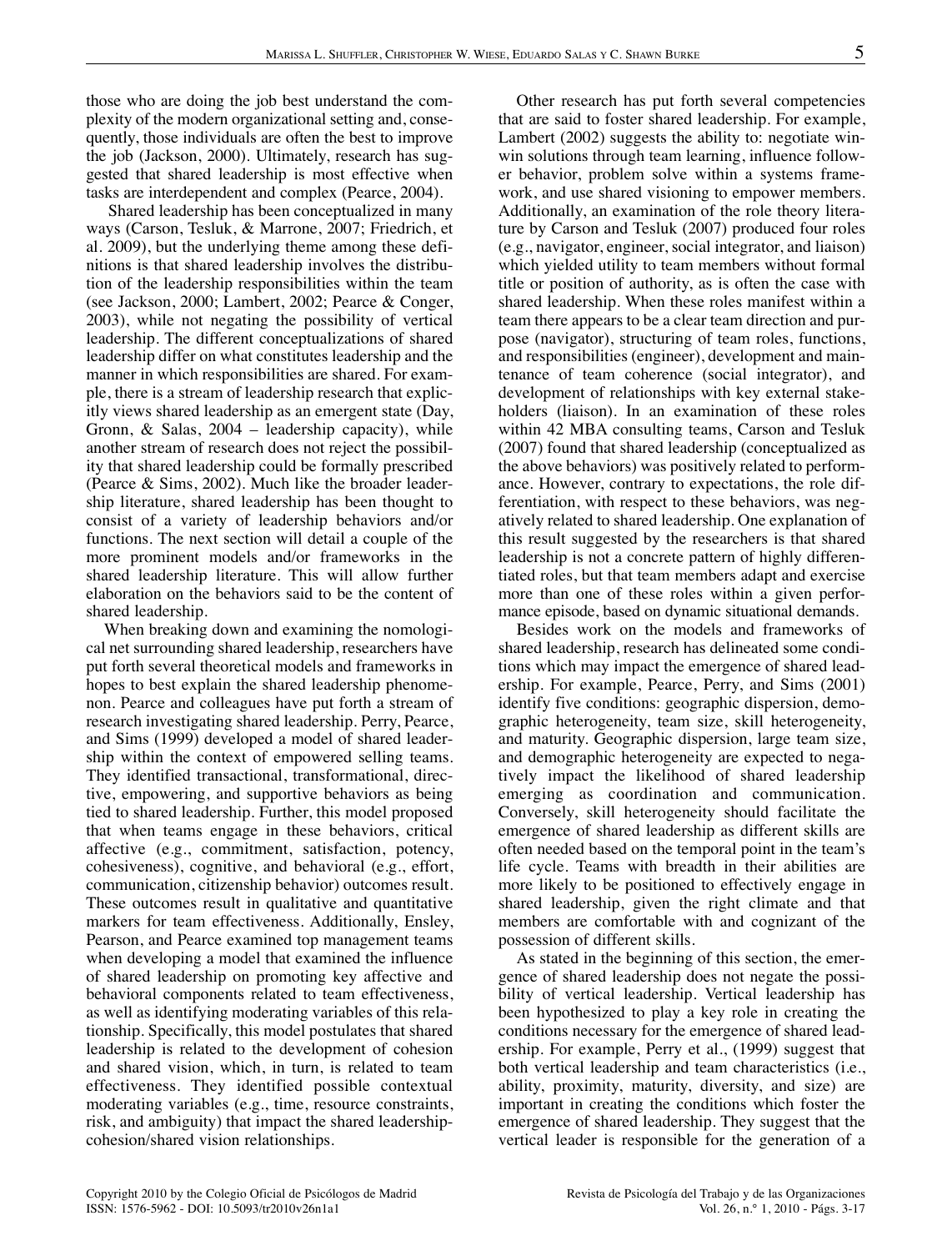team design that fosters the emergence of shared leadership, places and manages appropriate boundary conditions, and enacts facilitative and contingent leadership behaviors. Pearce (2004) extends the research on conditions that facilitate shared leadership by suggesting that, in addition to vertical leadership, the organizational context can facilitate the emergence of shared leadership. Specifically, organizations need to enact training, development, and reward systems that encourage and rewards shared leadership behaviors.

Although research has begun to investigate the recent conceptualizations of shared leadership with regards to performance, there is still much to be done. So far, the majority of the research investigating shared leadership has focused on its underlying components or its relation to performance. These underlying components are typically conceptualized as transactional, transformational, aversive, directive, and empowering behaviors, results from which have indicated that shared leadership not only has a positive relationship with job performance across a number of domains (e.g., selling teams, consulting teams, top management teams, entrepreneurial teams), but also accounts for more variance in performance than traditional vertical leadership (Ensley, Hmieleski, & Pearce, 2006; Pearce et al., 2004; Pearce & Sims, 2002). Additionally, some studies have also investigated multiple shared leadership roles (i.e., Carson, Tesluk & Marrone, 2007; Tesluk; Yang & Shao, 1996); however, the ambiguous conclusion from this line of research leads to more questions that have yet to be answered.

This focus on performance has lead to a dearth of research investigating shared leadership's relation to process or emergent states. Only a few studies have investigated shared leadership in this capacity. These studies have found that teams engaging in shared leadership have been found to engage in greater amounts of collaboration, coordination, and cooperation (Manz & Sims, 1993; Yeatts & Hyten, 1998). There has also been some initial undertaking in investigating the relationship between culture and shared leadership. Hiller et al., (2006) found shared leadership was positively related to collectivism, but not related to power distance.

#### **Virtual Teams (VTs)**

Due to advances in technology and the globalization of organizations, teams may often be distributed geographically, making use of virtuality in order to accomplish tasks (Kirkman & Mathieu, 2005). Virtuality and distribution have become focal issues in a large part of group and teams research. While originally virtuality and distribution were often viewed as dichotomies (i.e., virtual or not, fully distributed or face to face), more recently researchers have come to view them as continua (Bell & Kozlowski, 2002; Hackman & Katz, 2009). Virtual teams may range dramatically in terms of the degree to which they utilize virtuality, with some only communicating using highly virtual tools such as instant messaging and teleconferencing, while others are less virtual, making use of videoconferencing and regularly scheduled face to face meetings. Similarly, teams can range in their degree of distribution, with some teams having all members fully distributed in separate locations or, more commonly, teams with some degree of partial distribution, such as the leader, in the same location as two or three team members and the remaining team members spread out in various locations. While much has been done to advance our understanding of virtuality and distribution's impacts on team processes and performance, capturing the nuances of these differing degrees of virtuality and distribution remains challenging for researchers (Connaughton & Shuffler, 2007; Gibson & Gibbs, 2006). In the following we provide further detail regarding how virtuality and distribution are viewed for the purposes of this paper.

*Virtuality.* One of the defining characteristics of a virtual team is the computationally enabled and enhanced nature of its communication (Cummings & Kiesler, 2008). Within such teams, technologically mediated tools are necessary for communication to occur, as its members may be separated by space and time and therefore are unable to meet face to face on a regular basis (Jarvenpaa & Leidner, 1999). It is also believed that the complex nature of the tasks completed by virtual teams require advanced tools with rich informational value in order to effectively share ideas.

While the use of such tools is becoming commonplace throughout teams and organizations, consistent empirical research regarding their differential impact on team processes and performance is lacking (Connaughton & Shuffler, 2007). Multiple theories exist to explain the differences in media and why some may be more or less effective, including media richness (Daft & Lengel, 1986) and media naturalness (Kock, 2002; 2004; 2005). For example, media richness theory places different forms of communication on a continuum, with face to face interaction being the richest media, providing the most contextual cues and information, and letters or other paper based media as the least rich due to their lack of social cues. Media naturalness builds upon this theory, identifying multiple components of technologies that make them more or less natural. According to media naturalness theory, as technologies become less natural (i.e., more aspects of human face to face interaction are suppressed), the task of interaction becomes more cognitively effortful, the ambiguity of the communication increases, and the level of physiological arousal decreases.

While these theories aid in our understanding as to why media may elicit differential effects, most empirical studies of virtual teams and organizations examine a limited set of virtual tools (e.g., email, chat systems)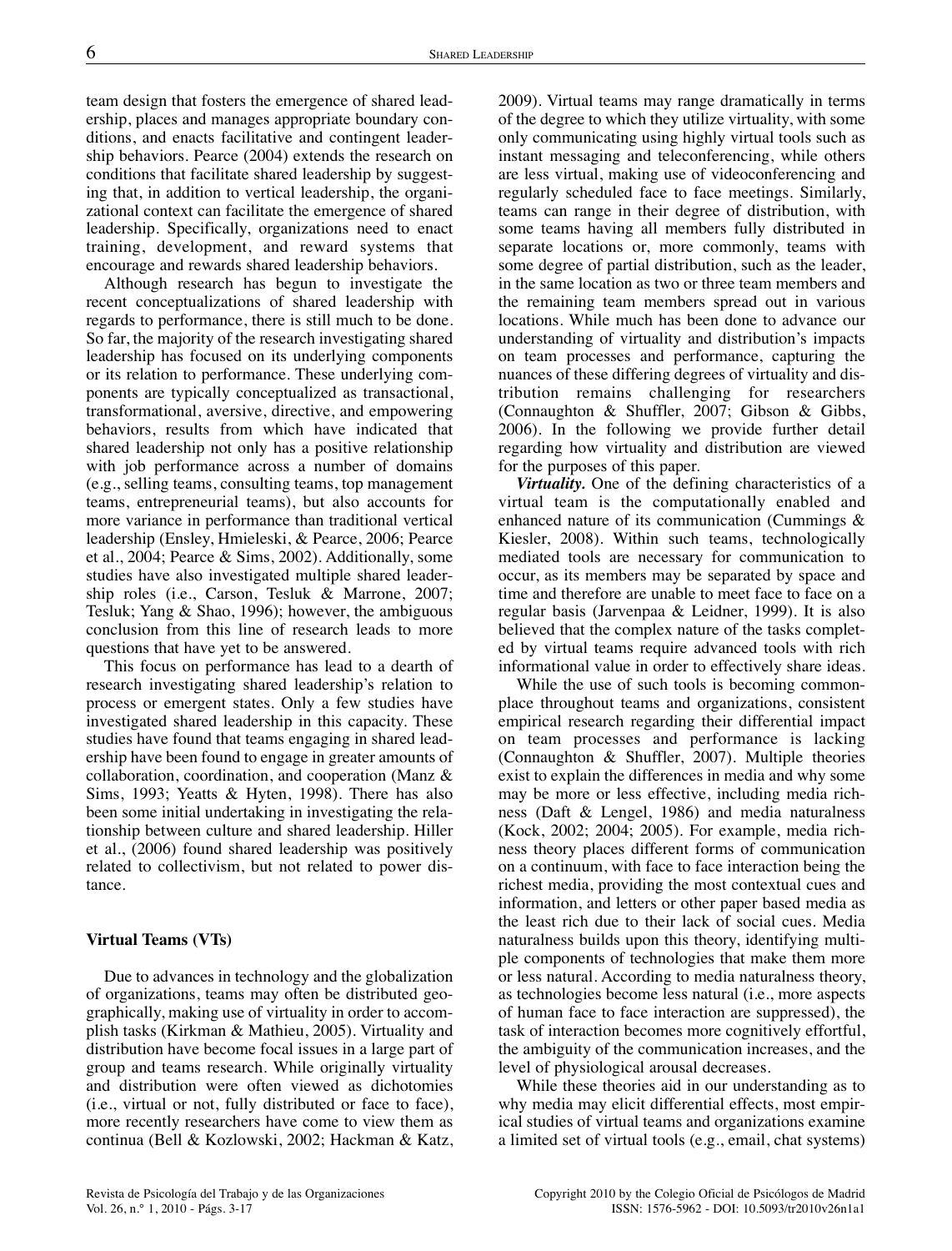that are simply classified as either virtual or not (Kirkman & Mathieu, 2005). As these tools can potentially differ in their degree of virtuality, such a dichotomous classification system stifles a rich, meaningful understanding of the degree to which these tools vary in their effectiveness and the degree to which they facilitate or hinder the collaborative processes vital to team and organizational performance.

To more precisely address the factors of virtuality that determine the richness and naturalness of a tool, Kirkman and Mathieu (2005) delineated three dimensions that comprise virtuality: 1) the extent of reliance on virtual tools, 2) informational value, and 3) synchronicity offered by such tools. The extent of reliance on virtual tools describes the proportion of team interaction that occurs via virtual means. One on end of this continuum, some teams are completely face-to-face in terms of interacting and use no virtual tools whatsoever. Meanwhile, on the other end are teams that interact solely through virtual means. Teams can fall anywhere along this continuum, for example, having a face-toface kickoff meeting but interacting for a majority of the time using virtual tools such as teleconferencing and email, or vice versa. Informational value is the extent to which virtual tools transmit data that is valuable for team effectiveness. Kirkman and Mathieu argue that, when technologies convey rich, valuable information, exchanges are less virtual than when compared to exchanges via technologies that provide less rich information. Synchronicity is the extent to which team interactions occur in real time or incur a time lag. These three dimensions combine to determine a team's overall level of virtuality. For the purposes of this paper, we utilize this perspective of virtuality.

*Distribution.* Another defining characteristic of teams and organizations is the physical distribution of team members across space (Cummings, et al., 2008). Team members may be fully distributed, with all members located in different geographical regions, or they may be partially distributed, with some team members collocated and others in one or more geographical regions, or they may be completely collocated (Bell & Kozlowski, 2002). While it is a common assumption that team members who are distributed must be spread across large distances, full distribution can also occur for teams with members located a very short distance from one another, even within the same city or organization. Team member distribution is an important component of virtuality as it can determine what types, and how often, virtual tools are utilized, driving the degree of team virtuality.

While team member distribution has been commonly studied in virtual teams, much like the degree of virtuality, it is often dichotomized into fully distributed vs. fully collocated (i.e., face to face) teams. This distinction is problematic, as real world virtual teams typically are partially distributed, with groups of team members located in different geographical regions, utilizing technology to complete tasks together (Goodwin & Halpin, 2006). This is especially true for complex tasks that demand high levels of expertise, where individuals and teams of experts from different universities and/or businesses are brought together to work on such projects.

Unfortunately, this dichotomization of distribution has led to little empirical research regarding the impact of partial distribution on virtual teams, specifically in terms of team processes and performance. Though it has been shown that full distribution can have constraining effects on collaboration and its relevant affective, behavioral, and cognitive components, such as trust (e.g., Jarvenpaa & Leidner, 1999), information exchange (e.g., Cramton, 2001), and communication (e.g., Cogburn & Levinson, 2003), few studies compare full distribution to partial teams in order to understand the differential impacts of the degree of distribution. Of those that do, most have found that the balance of distribution matters significantly in terms of team outcomes (see Bos et al., 2006; Huang & Ocker, 2006; Lawrence et al., 2007; Ocker et al., 2009; O'Leary & Mortenson, 2005; Polzer et al., 2006). However, this research has yet to be fully combined with issues of virtuality and shared leadership. Therefore, more clarification is needed regarding when distribution may challenge or benefit team processes and performance, especially in conjunction with differing degrees of virtuality.

#### **Shared Leadership in VTs**

Certainly, leadership is an important component of VTs, as evidenced by field and laboratory studies (Hambley, et al., 2007; Hertel, Geister, & Konradt, 2005; Webster & Wong, 2003). However, despite the widespread research regarding leadership of VTs, few studies have examined the role of shared leadership in VT processes and performance (Wassenaar, Pearce, Hoch, & Wegge, 2010). Much of the literature in this area is purely theoretical (e.g., Bell & Kozlowski, 2002; Pearce Zigurs, 2003; Cascio & Shurygailo, 2003), however, we do have some insight through empirical research.

An extensive review of the literature has revealed a limited set of empirical research that provides a starting point for exploring shared leader functions in VTs. Several researchers have looked at the components that predict shared leadership and the impact it has in a variety of environments (Carson, Tesluk, & Marrone, 2007; Merkens & Spencer, 1998). Shared leadership may be particularly important to virtual teams, where team members' separation from the leader and from one another may necessitate the distribution of leadership functions. Additionally, Misiolek and Heckman (2005) examined the patterns of emergent leadership in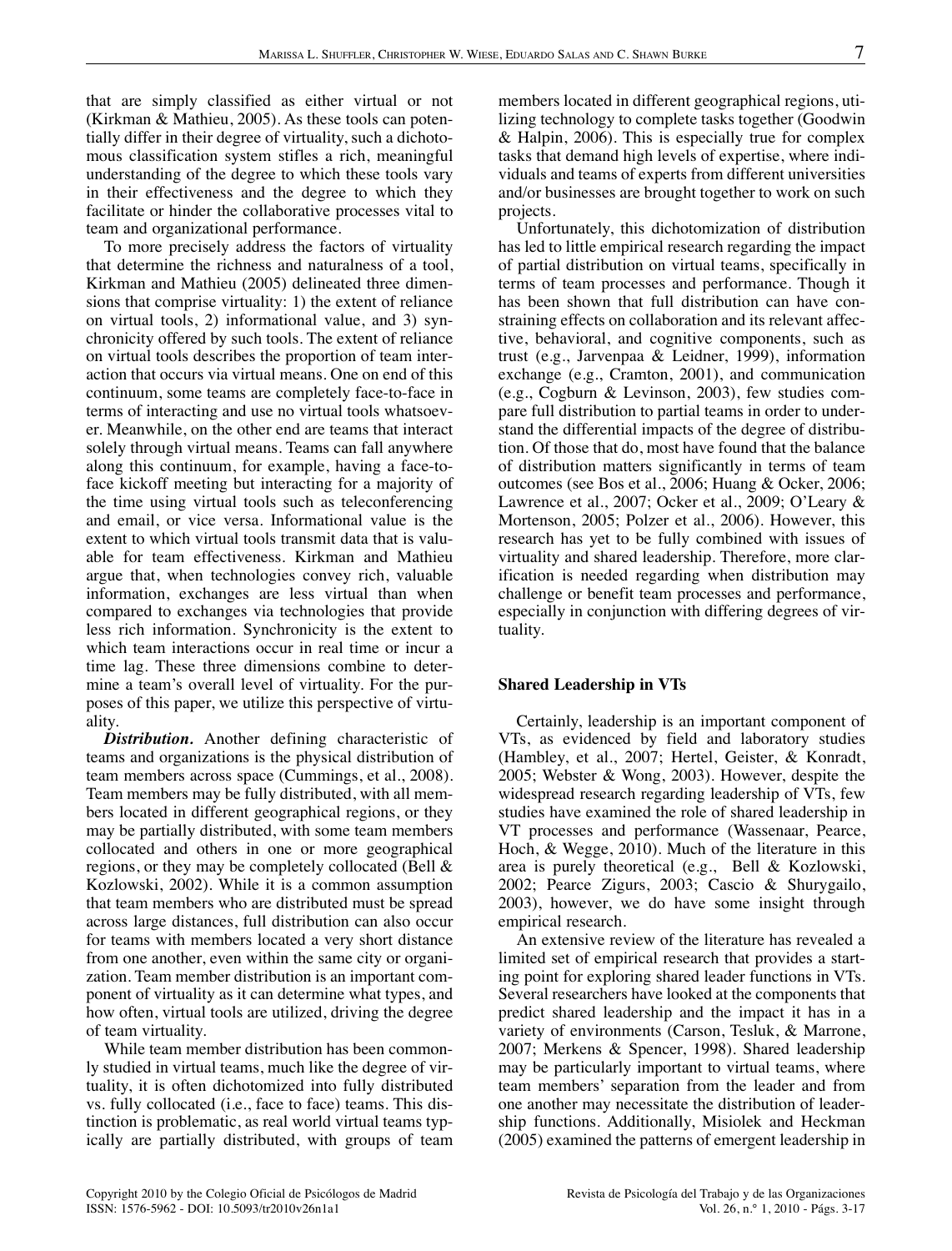virtual teams, finding that distribution of leadership was more effective for these types of teams than traditional vertical leadership. Finally, in their study of virtual teams conducting social work projects, Pearce, Yoo, and Alavi (2004) found that shared leadership was a stronger predictor of team performance than vertical leadership. Therefore, while additional research is certainly needed, these initial findings illustrate the importance of understanding shared leadership in virtual environments.

### **Virtuality and Distribution: Their Impact on Shared Leadership**

In order to provide a stronger foundation for understanding shared leadership in virtual teams, it is advantageous to draw from the current literature regarding leadership and leader functions. As mentioned previously, Morgeson et al., (2009) suggests that leadership originates from four sources, derived from two structural dimensions: locus of leadership (internal vs. external) and formality of leadership (formal vs. informal). Further, Morgeson et al., (2009) address the effectiveness of specific leadership functions deriving from each of the four sources under the overarching assumption that team work occurs in cycles. This is a prominent theme in the teams literature, as team work as been conceptualized as 'recurring cycles of mutually dependent interaction' (Morgeson et al., 2009, p. 5). To build on this, Morgeson and colleagues focus on the temporal cycles (phases) proposed by Marks, Mathieu, and Zaccaro (2001). Specifically, they concentrate on the transition phase, when evaluation and planning processes occur that foster the possibility of the team's goal attainment, and action phase, when work performed is directly tied to the team's goal. Morgeson and colleagues break down leadership functions that should occur within each phase and address the effectiveness of each function relative to its originating source. Furthermore, they draw upon the extensive body of leadership literature to conceptualize what leadership sources are best for each type of leader function, based on whether the source is external or internal to the team, as well as informal or formal. For example, for training team members, Morgeson and colleagues suggest that if this function originates from an external-informal source, it will be more effective than if it originated from an internal-informal source.

Though the notion of shared leadership is encapsulated within the internal-informal source, the implications of how these leadership functions will act under the virtual and distributed circumstances are not addressed. Subsequently, the remainder of this paper will provide a more detailed exploration of the impact of virtuality and distribution on leadership functions as described by Morgeson et al., (2009). Specifically, we theoretically explore the effectiveness of sharing leadership functions under the virtuality/distribution framework proposed earlier. To do so, we address and define leader functions occurring in the transition phase (e.g., compose team, define mission, establish expectations and goals) and action phases (e.g., monitor team, manage team boundaries, challenge team, perform team task) of team performance that are identified by Morgeson and colleagues as being performed most successfully through internal-informal sources (i.e., shared leadership). For each of these leader functions, we will provide propositions regarding how virtuality and distribution may impact the degree to which these leader behaviors may be shared, how varying degrees of both virtuality and distribution may hinder or promote their functionality when such leader behaviors are shared, as well as any potential mechanisms which may reduce any negative impacts that virtuality and distribution may have on these leader functions when they are shared. This is not meant to be an allencompassing list of propositions that examines every potential interaction of shared leadership, virtuality, and distribution, but instead serves to provide direction regarding the types of issues in need of future exploration.

#### **Transition Phase**

The idea that teams function in cycles of performance episodes is an integral aspect in the emergence of shared leadership. During the transition phase, teams largely focus on assessing and structuring group composition, defining team goals and objectives, planning how to accomplish these goals, and evaluating and providing feedback from previous performance episodes. This phase allows for leader behaviors related to the structuring, planning, evaluating, and feedback of team processes to occur. Even though these processes have been hypothesized to be more difficult for distributed and virtual teams (Blackburn, Furst, & Rosen, 2003), the processes are, nonetheless, crucial for distributed and virtual team performance (Lurey & Raisinghani, 2001). Empirical research focusing on virtual teams has been inconclusive regarding processes occurring in the transition phase (Martins, Gilson, & Maynard, 2004). As such, we examine several shared leader functions and how levels of virtuality and distribution may impact them.

*Define Mission.* An integral part of any team process is the presence of a clear, concise, and direct mission. How the mission gets defined is largely the part of the team leader. The outcome of this leader function is to break down the ultimate goal of the team into tangible, achievable, challenging tasks and assure that these tasks are shared among team members. The more ambiguous and monotonous the tasks are, the less motivated team members will be in achieving those tasks and the less likely team members will have a shared understanding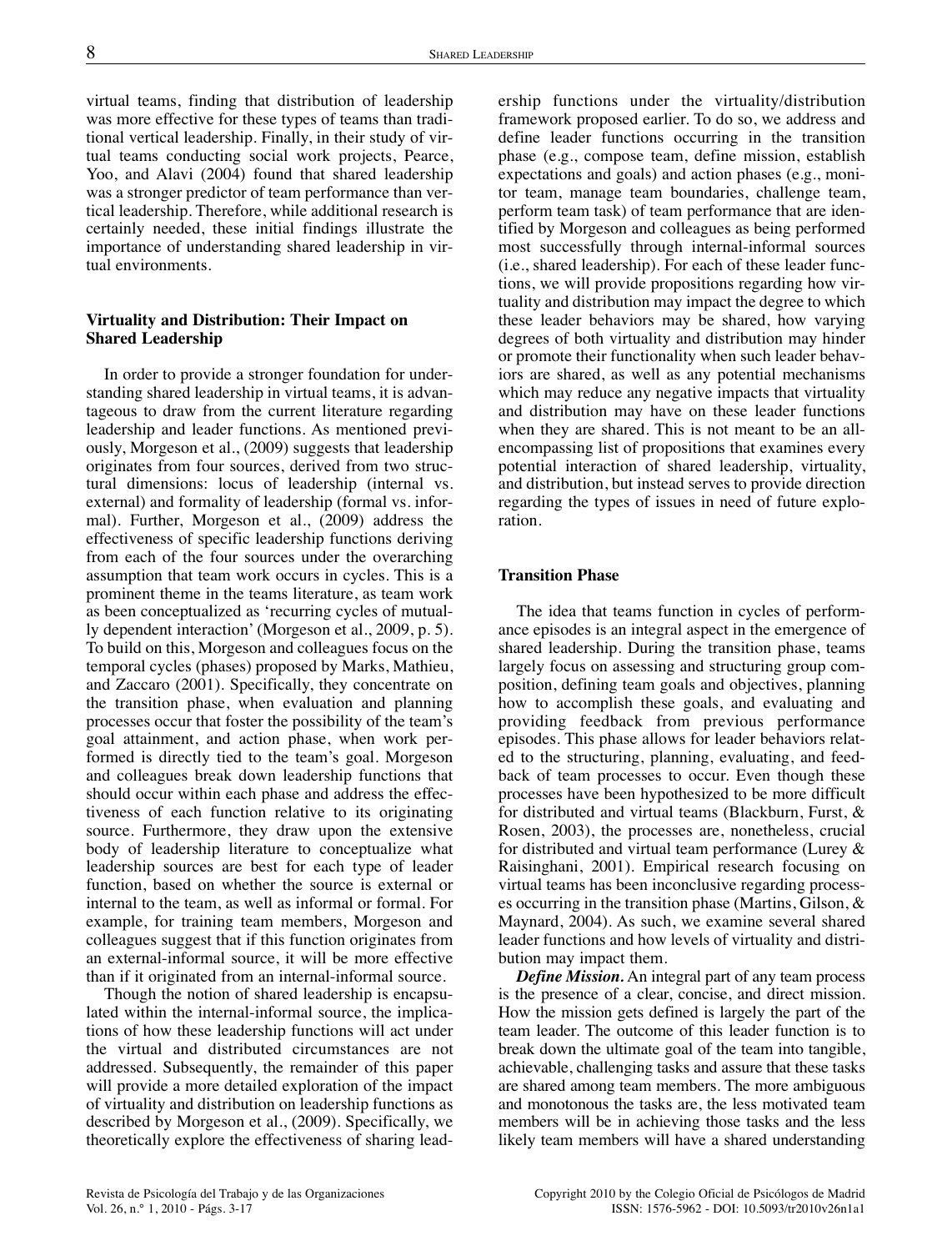of the tasks. Without a shared understanding of the mission, team members will be less likely to develop the collaborative and cohesive relationships necessary for effective team functioning (Barry, 1991 as cited in Morgeson et al., 2009). However, research has shown that informal leaders, like those found in virtual and distributed teams, engage in more mission development and planning behaviors than formal leaders (Pielstick, 2000) and that teams with shared leadership do not differ from teams with hierarchical leadership structures in their mission development processes (Carte, Chidambaram & Becker, 2006).

These results, however, may not necessarily hold true across different types of virtuality and distribution. Highly virtual may might not necessarily be able clearly define their mission as well as teams with low virtuality because of the lack of audio and visual cues. This can impact shared leadership, as it takes away from the flow of information needed to ensure a shared understanding of mission, which is critical when multiple leaders are attempting to coordinate in defining the mission. Therefore, we propose:

*Proposition 1a. Highly virtual teams who share the function of defining the mission among individuals will have more difficulty defining the mission than teams low in virtuality.*

However, it is also possible that virtual teams that have a moderate degree of virtuality may be more cognizant of the fact that they are not able to access these social cues and therefore attempt to compensate in other ways, reducing the negative impact of virtuality. Indeed, Mesmer-Magnus and colleagues (2009) found in their meta-analysis of virtual teams and information sharing that virtual teams with a moderate degree of virtuality were more likely to share information and therefore perform better than either high or low virtuality teams. In terms of mission definition, this could mean that team members sharing this function would attempt to maximize their degree of virtuality to ensure clarity of the mission, such as through using multiple virtual tools (e.g., text, telephone conversations) to convey information. Therefore we propose:

*Proposition 1b. Virtual teams with a moderate degree of virtuality who share the function of defining the mission will have less difficulty defining the mission than high virtuality teams.*

Additionally, the distribution of the team could impact the use of shared leadership to establish a shared understanding of the team's mission. Teams that are not fully distributed may be more prone to defining and structuring the team's mission specific to their team cell. For example, even if each team cell's understanding of the mission is the same within the cell, there may be differences across cells that prevent appropriate coordination and communication. This may be more pronounced if the leaders sharing the function of mission definition are all collocated, as they may be less likely to perceive differences in shared understanding without the physical presence of members. However, if fully distributed, the shared leaders may make additional efforts to ensure that all team members understand the mission. These different perceptions of the mission could lead to poor execution of behaviors in the action phase and, subsequently, poorer performance. Therefore, it is proposed:

*Proposition 1c. Mission definition will be more challenging in partially distributed teams than in fully distributed teams, particularly when leaders sharing the function of mission definition are collocated.*

However, there are proposed benefits of virtuality and distribution. With high virtuality, teams externalize information electronically, allowing information to be captured as a more permanent record that can later be reviewed, either by members or leaders, to ensure shared understanding (Malhotra, Majchrzak, & Rosen, 2007). This externalization of knowledge allows teams to clearly share information, allowing for a more discernable set of mission tasks (Alge, et al., 2003). Therefore, it may be the case that when leaders sharing the mission definition function utilize virtual tools effectively as resources for storing and retrieving information, they will be better able to establish the mission. Thus, we propose:

*Proposition 1d. Virtual teams whose leaders maximize the capabilities of virtual tools will be more successful in defining the mission than those who do not.*

**Establish Expectations and Goals.** Once a team has a common grasp on the mission, the next leadership function involves establishing performance expectations and goals relative to that mission. In shared leadership contexts, this function is often served by multiple members of the team, with individual team members typically conveying their own expectations while adhering to a common set of goals and expectations emerging from team interaction (Pearce & Sims, 2002). Regardless of the leadership source, teams that facilitate goal setting are associated with improved performance (Cohen, Chang, & Ledford, 1997). In the virtual team context, the presence of expectations and goals has been shown to help develop a common team identity, which was subsequently associated with team members collaborating more effectively (Cramton, 2001; Javenpaa & Leidner, 1999). However, no empirical research has investigated the aspects of shared leadership that impact the emergence of such shared expectations in virtual teams.

In terms of the impact of virtuality and distribution on sharing the function of setting expectations and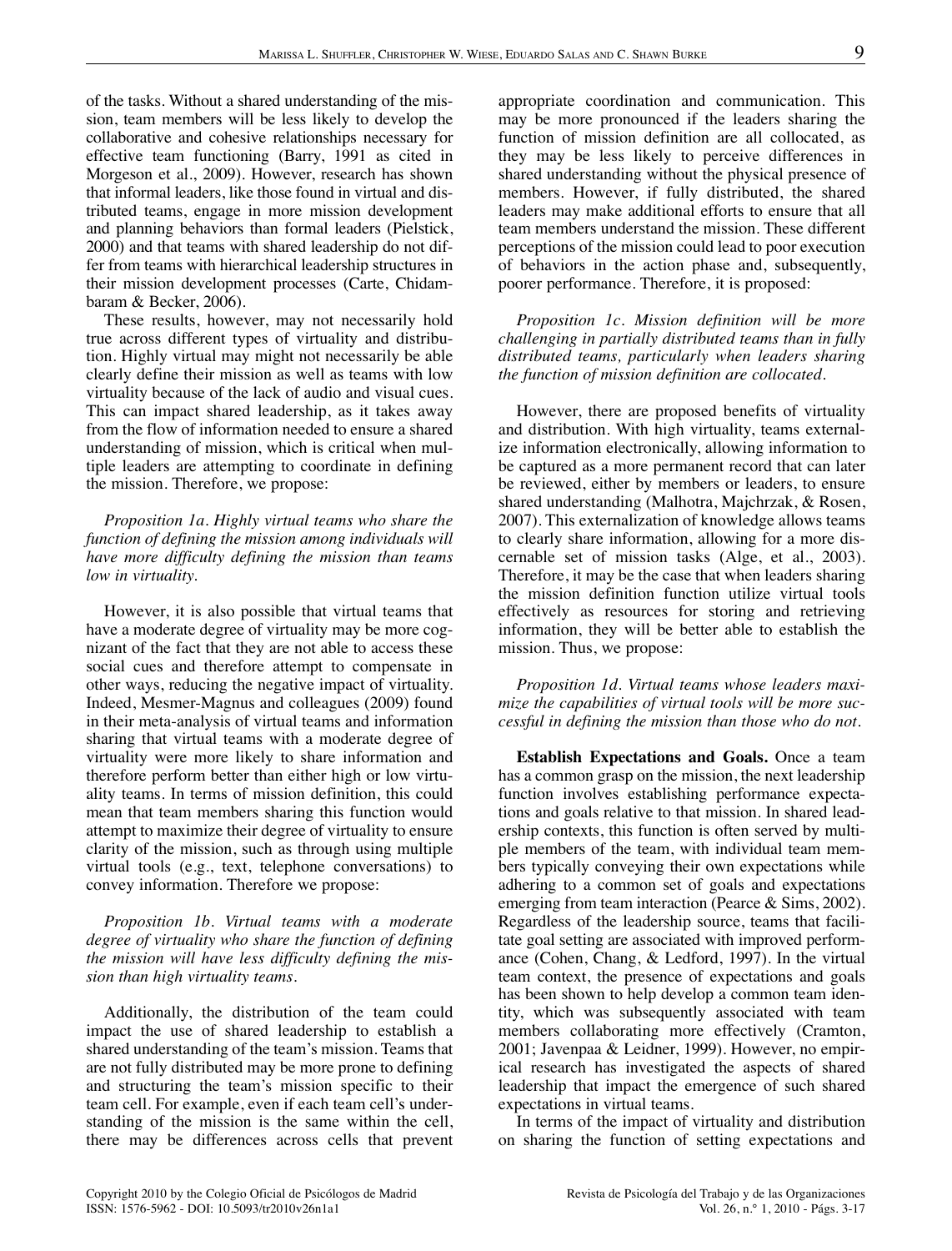goals, it is likely that both the degree of distribution and virtuality may interact to negatively impact expectations and goals. As with defining the mission, distributing team members across time and space, along with reducing the richness of their communication media, can negatively impact how well information is shared (Cramton, 2001; Burke, et al., 2005). Furthermore, as team members in highly virtual and fully distributed teams may be from different cultures, it is likely that developing a shared understanding regarding the expectations of the team will be more challenging, as culturally driven expectations may be distorted through misunderstandings or biases (Jarvenpaa, Knoll, & Leidner, 1998; Kayworth & Leidner, 2001/2002). This team member diversity can be especially difficult when the establishment of expectations and goals is shared across team members who have differing cultural beliefs as well. Therefore, we propose:

*Proposition 2a: Expectations and goals will be more challenging to establish in highly virtual and fully distributed teams than teams moderate or low in virtuality and distribution.*

Potentially playing a key role in the development of common expectations when leadership is shared is the degree to which routines are present in virtual teams. Bell and Kozwloski (2002) propose that leaders of virtual teams should develop appropriate habitual routines early in the team's lifecycle, which will aid in perpetuating patterns of behavior. Habitual routines aid in establishing expectations and reducing uninhibited individual behavior, which can be problematic in virtual teams (Siegel, Dubrovsky, Kiesler, & McGuire, 1986; Straus & McGrath, 1994). Establishing habitual routines may be especially beneficial when leadership is shared, as it provides some standards as to which members will be serving particular leader functions, and how these leader functions may be shared amongst multiple or single members at any given time (Hambley, et al., 2007). Therefore, we propose:

*Proposition 2: Shared leadership will be more effective in establishing expectations and goals in virtual teams when habitual routines are present early in the team's lifecycle.*

**Structure and Plan.** Up to this point, these leader functions have established how team members will work independently from one another. The structuring and planning function addresses the potential interactions between team members during the transition phase. Team members need to develop a shared understanding of how they will coordinate their actions effectively in the accomplishment of team goals. Moregson et al. (2009) informally suggest three main parts to the structuring and planning function of leadership: method, role clarification, and timing. Method describes how work will be accomplished, role clarification depicts who will do the work, and timing taps when work will get done. In shared leadership, members of the team are involved in the day-to-day functions. Intuitively, by sharing this responsibility, members should be more effective in understanding what it the best way to the work, the temporal demands of the task, team member expertise, and how to utilize team member availability and expertise to meet temporally driven task demands.

As this leadership function depends on the team members' understanding, the virtuality and distribution of the team are bound to impact the effectiveness of this function, specifically in terms of the formality of interactions required. While structuring and planning may be vulnerable to similar issues as mentioned for defining the mission and setting goals and expectations, it is also possible that there can be some ways in which virtuality and distribution can be advantageous for this leader function. Specifically, low virtuality has the potential to hinder the effectiveness of this leadership function by providing fewer opportunities to clarify the structure and plans in dynamic contexts. For example, it may take more effort for low virtuality, face to face teams to initiate planning and structuring, as they require face to face meetings to do so. When considering partially distributed teams, if the interactions between team cells occur in a more formal matter, both teleconferences and videoconferences must be planned in advance, which can be challenging if this involves members in different time zones or countries (Solomon, 1995). This, however, is not a restriction of high virtuality teams, as regardless of synchronicity information can be passed back and forth through more informal channels such as instant messaging or email as needed to supplement face to face meetings. Indeed, this type of back and forth communication can enhance structuring and planning, especially when tasks require reciprocal interdependence and leaders as spread across distance (Bell & Kozlwoski, 2002). Therefore, we propose:

*Proposition 3: Shared leadership of highly virtual and partially/fully distributed teams that utilize more informal virtual tools (e.g., instant messaging, emails) on a regular basis will be more effective at structuring and planning than if using more formal means (e.g., teleconferencing, videoconferencing) that require additional coordination.*

**Provide Feedback.** An important step in adapting planning and performance in subsequent performance cycles is the distribution of effective feedback. This leadership function allows teams to understand previous performance cycles, adapt future behavior based on previous performance, and develop over time (Einstein & Humphreys, 2001). Within the context of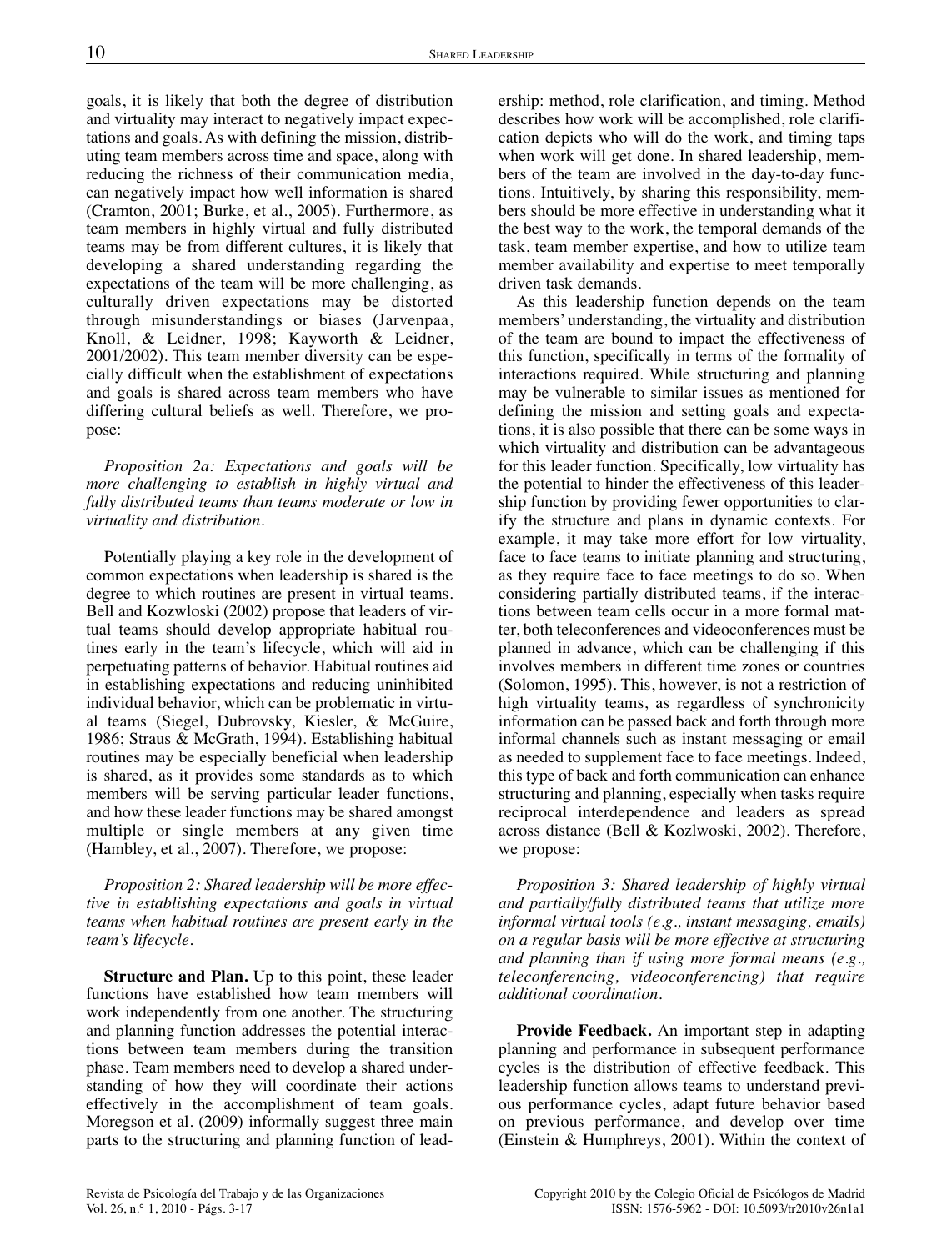shared leadership, Morgeson et al., (2009) suggest that informal internal leadership is best at providing and receiving ongoing task-related feedback, however, other sources are better at providing feedback concerning environmental changes and reflection of progress towards team goals. However, there has been some empirical research suggesting that when virtual team leaders provide evaluative and systematic feedback, there is a greater degree of team identification and commitment (Sivunen, 2006).

The effectiveness of this leadership function, however, is highly dependent of the ease and type of information conveyed between team members. For example, teams with low virtuality are able to communicate different types of information with greater ease than medium virtuality teams (e.g., images). Highly virtual teams could potentially share complex feedback (e.g., images, lists, bulleted points) with one another at the same level as low virtuality teams due to the use of technologies such as videoconferencing and collaborative software (Kirkman & Mathieu, 2005); however, because of the social limits of these communication mechanisms, low virtuality teams might have an easier time with expressing this content in socially appropriate ways. This is one area in which shared leadership may have a distinct advantage for virtual and distribute teams, if the leaders providing feedback are distributed across locations. For example, teams with multiple members will have an easier time providing feedback within collocated subsets of the team because they are communicating face to face. However, the ease of providing feedback decreases when this leadership function travels across locations. Therefore, we propose:

*Proposition 4: Distribution of leaders sharing the function of providing feedback impacts the success of this feedback, such that feedback will be more successful when members sharing this function are spread across locations than when all members sharing the function are collocated.*

#### **Action Phase Leadership Functions**

When team members are focused on activities that are directly contributing to their goals, they are said to be in the action phase (Marks, et al., 2001). According to Morgeson et al., (2009) there is another set of leader functions performed in this phase. The functions performed in this phase can be more time sensitive than those functions performed in the transition phase due to the interactivity needed to perform these functions. We will look at the following leadership functions through the lens of shared leadership under different levels of virtuality and distribution: monitor team, perform team task, solve problems, support social climate.

**Monitor Team.** In order to keep a team on track and fulfilling its potential, a leadership function that must be performed is the monitoring of the team. This function is not limited to only monitoring team members' processes and performance, but also extends to monitoring the environment (Hackman & Walton, 1986; McGrath, 1962; Tukl, 1989). Team monitoring provides critical information to team members that influence the impact of subsequent leadership functions. When team monitoring is present, team leaders are seen as more effective and the team is more cohesive (Kane, Zaccaro, Tremble, & Masuda, 2002). However, Morgeson et al., (2009) suggest that different sources are better able to provide specific types of monitoring than others. It is suggested that when this leadership function occurs as function of shared leadership, the monitoring behaviors performed are likely to focus on internal team aspects (e.g., performance, processes), while external leadership will focus on team environment monitoring.

In both virtual and distributed teams, the ability to monitor some or all of these behaviors may become more challenging, especially in early stages of team development. Particularly, as distribution increases, it is more difficult for leaders to detect problems among team members until the issue may already be out of hand (Shuffler & Goodwin, 2007). Furthermore, it is likely that highly virtual teams' leaders will have a harder time gauging the level of functioning in a team than teams that have low virtuality due to the lack of verbal and non-verbal cues (Owens, Neale, & Sutton, 2000). Additionally, unevenly and evenly distributed teams may be able to monitor within cell processes more effectively but experience the challenges with detecting differences in processes and performance among cells. However, all of this may be a function of time, as time has been found to be a key factor in virtual team performance (Martins et al., 2004). One notable finding in the virtual teams literature is that such teams often perform on the same level as—or better than—face to face teams if given enough time to establish patterns and an understanding of how members function (Jarvenpaa & Leidner, 1999). This may be especially true when monitoring is shared among team members, as team members may need additional time to determine which members are monitoring other members and for partially distributed teams, establish mechanisms for developing monitoring both within and across teams. Therefore, we propose that:

*Proposition 5: The effectiveness of shared team monitoring is a function of time in virtual teams, such that virtual teams with a compressed amount of time to establish a pattern or mechanism for monitoring will be less effective than virtual teams with more time.*

**Perform Team Task.** The functional leadership approach suggests that it is the team leader's role to fulfill any necessary tasks/duties that other team mem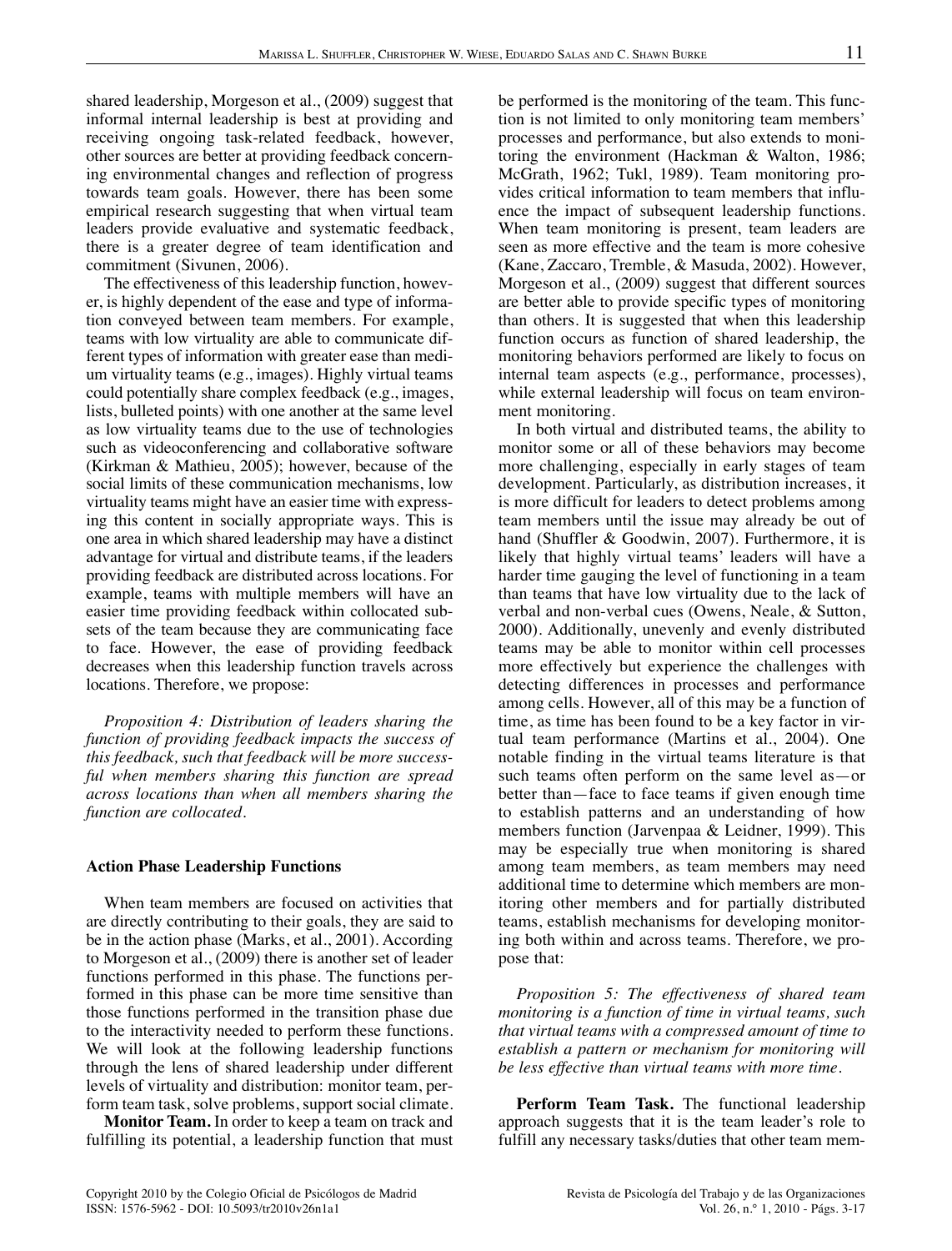bers cannot (Fleishman, et al., 1991; Zaccaro, Heinen, & Shuffler, 2009). This theory is seen within this leadership function and is especially important to shared leadership. Leaders who are involved in day-to-day activities have a better understanding of the team process and where the team may be lacking in terms of task completion. This ground level understanding provides leaders with "the ability to get things done" (Hackman and Walton, 1986, pp. 108), which is necessary in order to perform this task. Mumford and colleagues (Mumford, Campion, & Morgeson, 2006; Mumford, Van Iddekinge, Morgeson, & Campion, 2008) hypothesize several leadership roles: contactor, creator, contributor, completer, and critic. Due to the nature of shared leadership, it is likely that the division of these roles among members instead of simply having one leader perform all these roles may be a great advantage as it spreads the cognitive load of these roles across multiple people. Thus we propose:

*Proposition 6a: Virtual teams who more equally distribute various leadership roles (e.g., creator, contributor, completer) will be more successful at performing the team task than those who do not.*

However, this may not always hold when considering the team's degree of virtuality and distribution. Virtual teams tend to have a focus on task-specific issues and less of a focus on relation-specific issues (Chidambaram & Bostrom, 1997; Walther, 1996). Therefore, it may be likely that these types of roles are less successful in virtual teams, as they simply may not get the attention they need even when roles are divided among team members. Furthermore, it may be more difficult in highly virtual and more distributed environments for leaders to determine when to enact their leadership roles, as it may be more difficult to detect when the team needs assistance. This can be a particular problem, as Klein et al (2006) found that in shared leadership work environments, teams that were more effective had leaders that were able to recognize when it was necessary to either delegate responsibilities or directly intervene to maintain high levels of performance. As virtuality and distribution increase, it may be more challenging for leaders sharing this responsibility to recognize when to intervene or delegate, especially in terms of relation specific issues. This may be especially problematic in partially distributed teams where one or more individuals are distributed from those sharing the leadership function, as their needs may be especially difficult to assess. Thus we propose:

*Proposition 6b: As the degrees of virtuality and distribution increase in teams, leaders sharing the function of taking an active role in the team's task will be less successful, particularly in terms of assisting in relation-specific issues.*

**Solve Problems.** A team facing complex and ambiguous situations is not an uncommon occurrence in modern day organizations. It is a leadership responsibility to simplify and clarify these team dilemmas. Accordingly, a better understanding of the day-to-day activities, along with the first hand knowledge of team members, makes shared leadership an optimal condition for this function to operate within. Problem solving typically involves identifying and evaluating problems with the task, effectively using team expertise to address problems, and, lastly, providing effective solutions to problems (Hiller, Day, & Vance, 2006). Teams sharing the leadership function are in the best position of any type of leadership to address problems that arise in the team, due to their proximity to the issue (Morgeson, et al., 2009).

In terms of virtual teams enacting shared leadership, the impact of the virtuality and distribution of the team could potentially interact with the type of problem occurring, causing team members to be either more proximal or distal from the problem occurring. For example, low virtual team could better address scenarios where the problem can be solved via verbal and nonverbal behaviors (e.g., talking through the process of a complicated procedure), while teams that are highly virtual will only be able to provide the steps to that procedure without associated social cues, which could be less effective. However, in teams that are highly virtual and sharing this leadership function, if the problem requires creativity to solve it, having more team members available as well as a combination of virtual tools to be utilized may provide a better solution to the problem (Kayworth & Leidner, 1999). Thus we propose:

*Proposition 7a: Success of leaders who share problem solving responsibilities in virtual teams will depend upon the degree of virtuality as well as the type of problem to be solved.*

Furthermore, the distribution of the team may also matter. When receiving shared input on how to solve a problem, unevenly distributed cells (in terms of either members or importance of information shared) may encourage the development of majority/minority differences, introducing unnecessary conflict (Montoya-Weiss, et al., 1999). Thus, it is proposed:

*Proposition 7b: In partially distributed virtual teams, sharing of problem solving functions will be more challenging when teams are unevenly distributed.*

**Support Social Climate**. Finally, an integral part of the success of shared virtual team leadership is a cohesive team (Powell, Piccoli, & Ives, 2004), therefore, the leadership function of supporting social climate is critical to these team's effectiveness. This function typ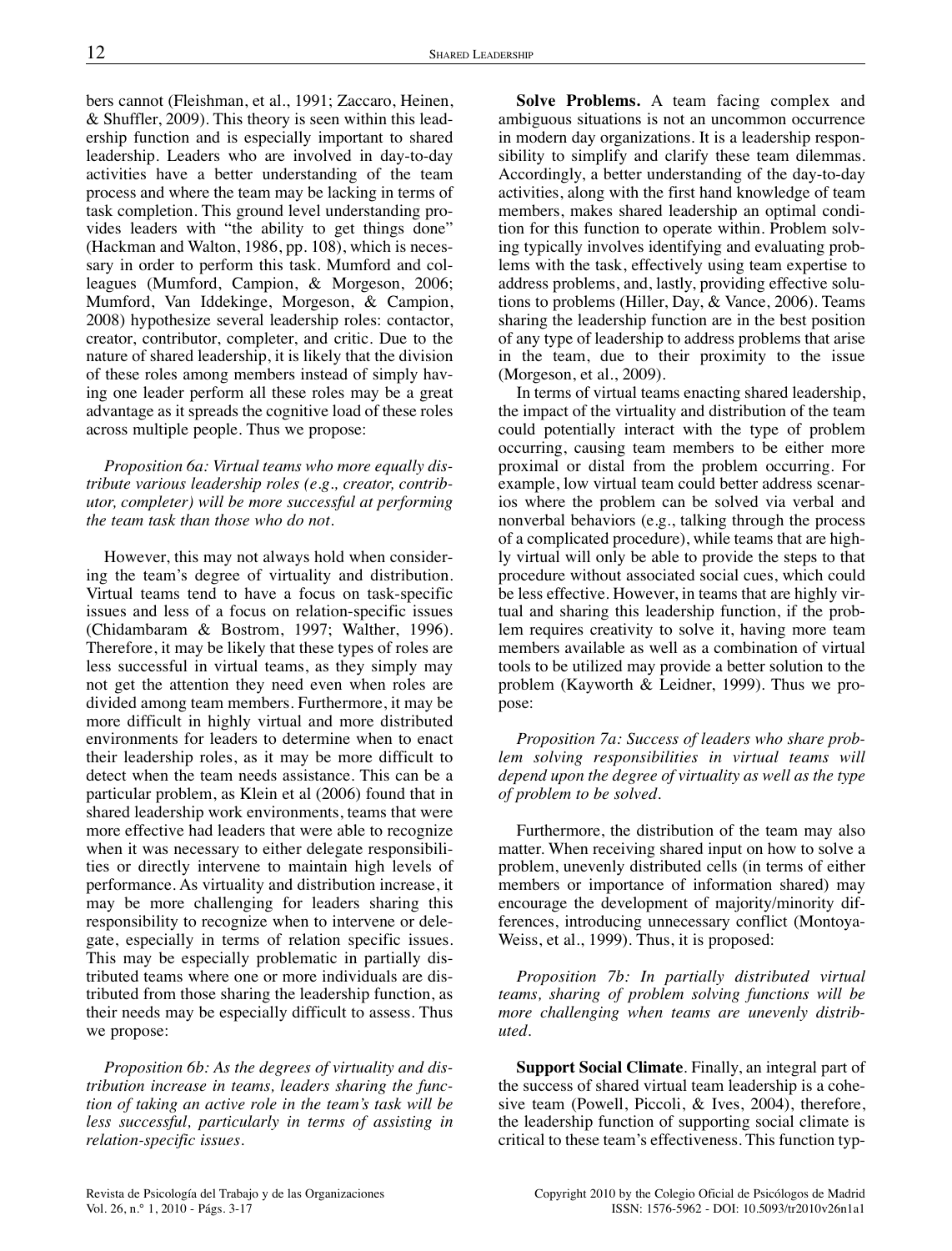ically addresses interpersonal issues within the teams, which might be more likely to occurred in shared leadership teams if there is a disconnect between team member's perceptions of teams roles, expertise, and the like. However, leaders within shared leadership teams are more apt to address this issue due their proximity with the members involved. Some of the behaviors associated with this leadership function include respect for team member's idea, warmth, and concern for interpersonal discrepancies (Schminke, Wells, Peyrefitte & Sebora, 2002). Though shared leadership should facilitate this leadership function, very little empirical research has investigated this issue directly.

A potential roadblock of this leadership function could be the degree to which team members interact virtually. It could be theorized that, in order to fully understand climate, one needs to assess the verbal and non-verbal social cues occurring within a team (Kayworth & Leidner, 2001/2002; Connaughton & Shuffler, 2007). However, as the level of virtuality increases, team members are less likely to come to a shared understanding of the team's social climate. This inconsistency in team member's understanding of social climate, should be especially apparent in fully distributed teams. Thus, we propose:

*Proposition 8a: Shared leadership will be more effective in maintaining the social climate of virtual teams than traditional vertical leadership.*

*Proposition 8b: The success of shared leadership in maintain the social climate of virtual teams will be impacted by the degree of virtuality and distribution, such that shared leaders in highly virtual and fully distributed teams will be less successful in maintaining social climate than moderate or low virtuality, partially distributed or face-to-face teams.*

#### **Conclusion & Future Directions**

Certainly, there are many areas of research to be explored when considering shared leadership in virtual teams. As mentioned previously, this set of propositions is not meant to serve as a comprehensive list of the needs for future research, but instead is designed to provide insight into the types of questions that need to be explored in this area of leadership and teams research. In terms of future research, each of these propositions is in need of empirical support, whether it be through qualitative or quantitative means.

Researchers should consider a range of methods to explore this area of research, as much of the virtual teams literature has benefitted from the use of qualitative case studies and communication analyses to advance our understanding. Furthermore, from a quantitative perspective, techniques such as social network analysis can be advantageous in this type of research, as it provides a more holistic examination of the team as opposed to simply capturing self-report measures. It is also important that researchers consider utilizing different techniques for aggregating virtual teams and shared leadership data, as there may be much to gain from understanding how the minimum or maximum levels of, or variance within, a construct can affect teams differently than just examining the average level (Kozlowski & Klein, 2000).

In addition to advancing theory, exploring virtuality, distribution, and shared leadership can greatly benefit practice as well. As mentioned earlier, virtual teams are continuing to increase in prevalence in the workplace; therefore, understanding how differing degrees of virtuality and distribution can impact the success of leadership is critical. One area in which advancing research regarding the aforementioned propositions may be particularly beneficial is the training of leaders and team members in virtual environments. Developing virtual team leaders is no easy feat, as noted in a range of practical guidelines already in existence (Avolio & Kahai, 2003; Bell & Kozlowski, 2002; Cascio & Shurygailo, 2003). However, preparing leaders for virtual teams is even more challenging when considering how needs may differ based on the degree of virutality and distribution. Furthermore, virtual teams may combine members with varying degrees of leader expertise, with little to no preparation regarding how to combine this expertise to address the multiple leader functions. Therefore, from a practical perspective, providing clarity on many of the propositions provided here can aid in determining the specific content of training programs geared towards improving leadership in virtual teams. By focusing on the differences among degrees of virtuality and distribution that may impact the success of leader functions in such teams, training programs can be developed that specifically target the needs of a particular organization or type of virtual team (e.g., high distribution, moderate virtuality). Furthermore, shared leadership training programs can also substantial implications for developing effective virtual team leadership, as they can promote not the singular "leader" development that many organizations currently favor, but a more team-based approach that improves "leadership" as a whole across the team.

Another area with practical implications for understanding shared leadership in virtual teams is the selection and composition of such teams. Certainly, some individuals may be more prepared than others to work in virtual teams (Blackburn, et al., 2003); however, it may also be possible that the degree of virtuality and distribution matters when considering virtual team composition, as some individuals may be better able to adapt to more or less virtual and distributed environments. A team member who is able to work effectively on a fully distributed and highly virtual team may find face to face meetings very challenging in terms of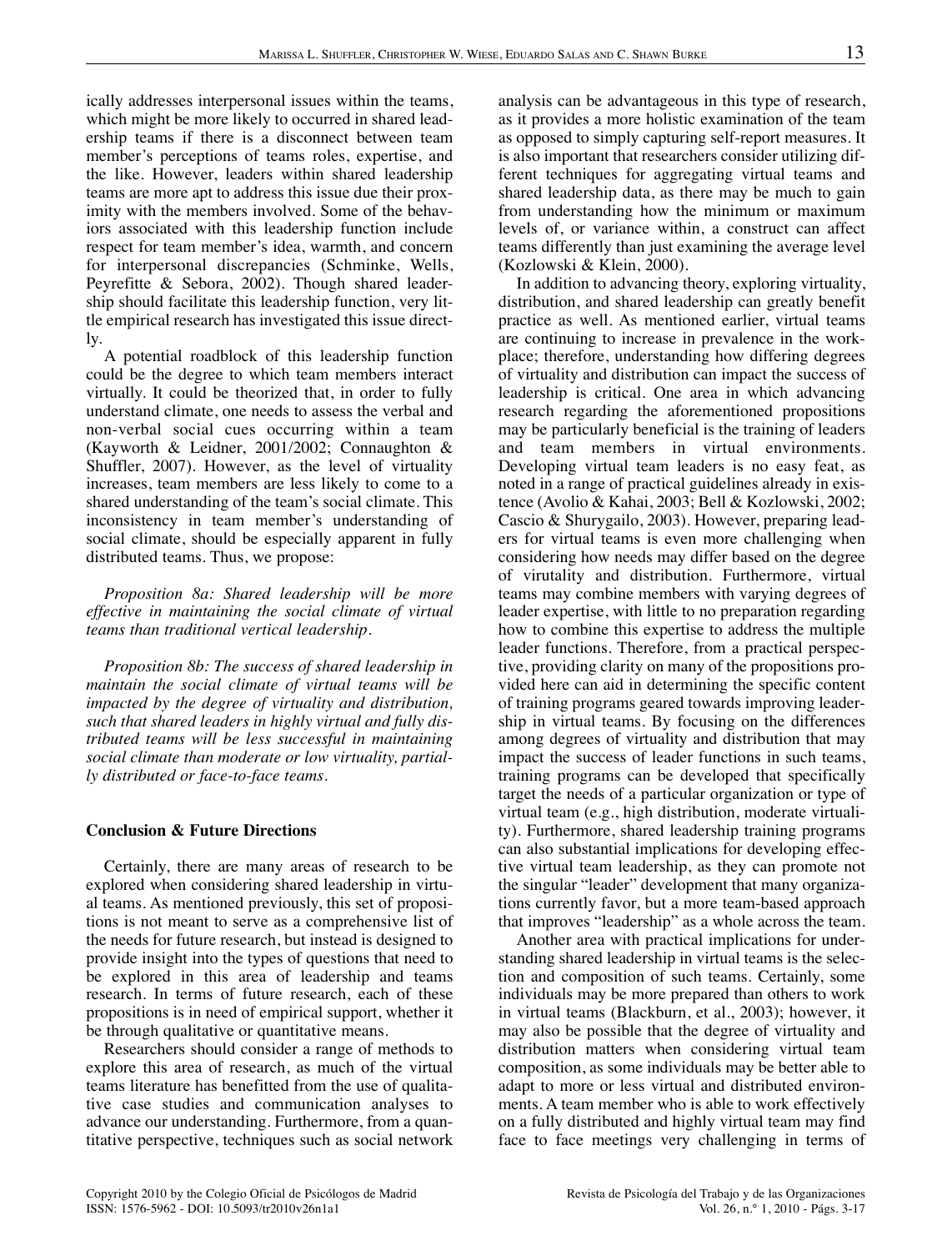accomplishing tasks. When adding in the fact that leadership functions may be shared across team members, identifying members for virtual teams becomes not simply a factor of which individuals' specific taskrelevant skills are necessary for successful performance, but also their skill in performing necessary leader functions. Therefore, investigating the research propositions within this paper, as well as others that connect these different factors, is critical to advancing our understanding of team member selection and team composition as a whole.

In summary, the goal of this paper is to inspire future thinking regarding the roles of virtuality, distribution, and their impact on shared leadership functions in virtual teams. By providing a clear cut set of definitions as well as propositions to drive research, it is hoped that researchers will be better prepared to address the needs of both theory development and practitioners. While shared leadership has little empirical research in terms of virtual teams, its increasing prevalence in the workplace and around the world demands attention.

#### **References**

- Alge, B. J., Wiethoff, C., & Klein, H. J. (2003). When does the medium matter? Knowledge-building experiences and opportunities in decision-making teams. *Organizational Behavior and Human Decision Processes, 91*, 26-37.
- Avolio, B. J., & Kahai, S. S. (2003). Adding the "E" to E-Leadership: How it May Impact Your Leadership. [Article]. Organizational Dynamics, 31(4), 325-338.
- Bass, B. M. (1990). *Bass and Stodgill's handbook of leadership: Theory, research, and management applications*  $(3<sup>rd</sup>$  ed). New York: Free Press.
- Bell, B. S., & Kozlowski, S. W. J. (2002). A typology of virtual teams: Implications for effective leadership. *Group & Organization Management, 27*, 14-49.
- Blackburn, R., Furst, S. A., & Rosen, B. 2003. Building a winning virtual team: KSA's, selections, training, and evaluation. In C. B. Gibson & S. G. Cohen (Eds.), Virtual teams that work: Creating conditions for virtual team effectiveness. San Francisco: Jossey-Bass
- Bos, N., Olson, J. S., Nan, N., Shami, N. S., Hoch, S., and Johnston, E.. 'Collocation Blindness' in Partially Distributed Groups: Is There a Downside to Being Collocated? *In Proc. CHI* 2006.
- Boudreau, M. C., Loch, K. D., Robey, D., & Straud, D. (1998). Going global: Using information technology to advance the competitiveness of the virtual transnational organization. *Academy of Management Executive, 12*, 120-128.
- Burke, S., Hess, K. P., Priest, H. A., Rosen, M., Salas, E., Paley, M., & Riedel, S. (2005). Facilitating leadership in a global community: A training tool for multicultural team leaders. *Proceedings of the Interservice/Industry*

*Training, Education, & Simulation Conference* (I/ITSEC). Orlando, FL.

- Burke, C. S., Lum, H. C., Scielzo, S. A, Smith-Jentsch, K., & Salas, E. (2008). Examining measures of team cognition in virtual teams: A heuristic and guidelines. D. Schmorrow, J. Cohn, & D. Nicholson (Eds). *The Handbook of Virtual Environment Training*. (1), 266-283.
- Cascio, W. F., & Shurygailo, S. (2003). E-Leadership and virtual teams. *Organizational Dynamics, 31,* 362-376. doi: 10.1016/s0090-2616(02)00130-4
- Carson, J. B., Tesluk, P. E., & Marrone, J. A. (2007). Shared leadership in teams: An investigation of antecedent conditions and performance. *Academy of Management Journal, 50,* 1217-1234.
- Carte, T. A., Chidambaram, L., & Becker, A. (2006). Emergent leadership in self-managed virtual teams: A longitudinal study of concentrated and shared leadership behaviors. *Group Decision and Negotiation, 15,* 323-343.
- Chidambaram, L. & Bostrom, R. (1997). Group development (II): Implications for GSS research and practice. *Group Decision and Negotiation, 6,* 231-254.
- Chudoba, K. M., Wynn, E., Lu, M., & Watson-Manheim, M. B. (2005). How virtual are we? Measuring virtuality and understanding its impact on a global organization. *Information Systems Journal, 15*, 279-306.
- Cohen S. G., Chang L., & Ledford G. E. (1997). A hierarchical construct of self-management leadership and its relationship to quality of work life and perceived work group effectivenes. *Personnel Psychology*, *50*, 275–308.
- Cohen, S. G., & Gibson, C. B. (2003). In the beginning: Introduction and framework. In C. B. Gibson & S. G. Cohen (Eds), *Virtual teams that work: Creating conditions for team effectiveness* (pp. 1-13). San Francisco, CA: Jossey-Bass.
- Cogburn, D. L., & Levinson, N. S. (2003). U.S.–Africa virtual collaboration in globalization studies: Success factors for complex, cross-national learning teams. *International Studies Perspectives,* 4, 31-54.
- Connaughton, M. L., & Shuffler, M. (2007). Multinational and multicultural distributed teams. *Small Group Research, 38,* 387-412.
- Cramton, C. D. (2001). The mutual knowledge problem and its consequences for dispersed collaboration. *Organization Science, 12*, 346-371. doi:10.1287/orsc.12.3.346. 10098
- Cramton, C. D. (2003). Finding common ground in dispersed collaboration. *Organizational Dynamics, 30*, 356- 367.
- Cummings, J. N. and Kiesler, S. (2008). Who collaborates successfully? Prior experience reduces collaboration barriers in distributed interdisciplinary research. *Proc. Of CSCW'08*, ACM press, November 8–12 (2008) San Diego, CA, USA.
- Daft, R. L., & Lengel, R. H. (1984). Information richness: A new approach to managerial behavior and organizational design. *Research in Organizational Behavior, 6,* 191-233.
- Day, D. V., Gronn, P., & Salas, E. 2004. Leadership capacity in teams. *Leadership Quarterly, 15,* 857-880.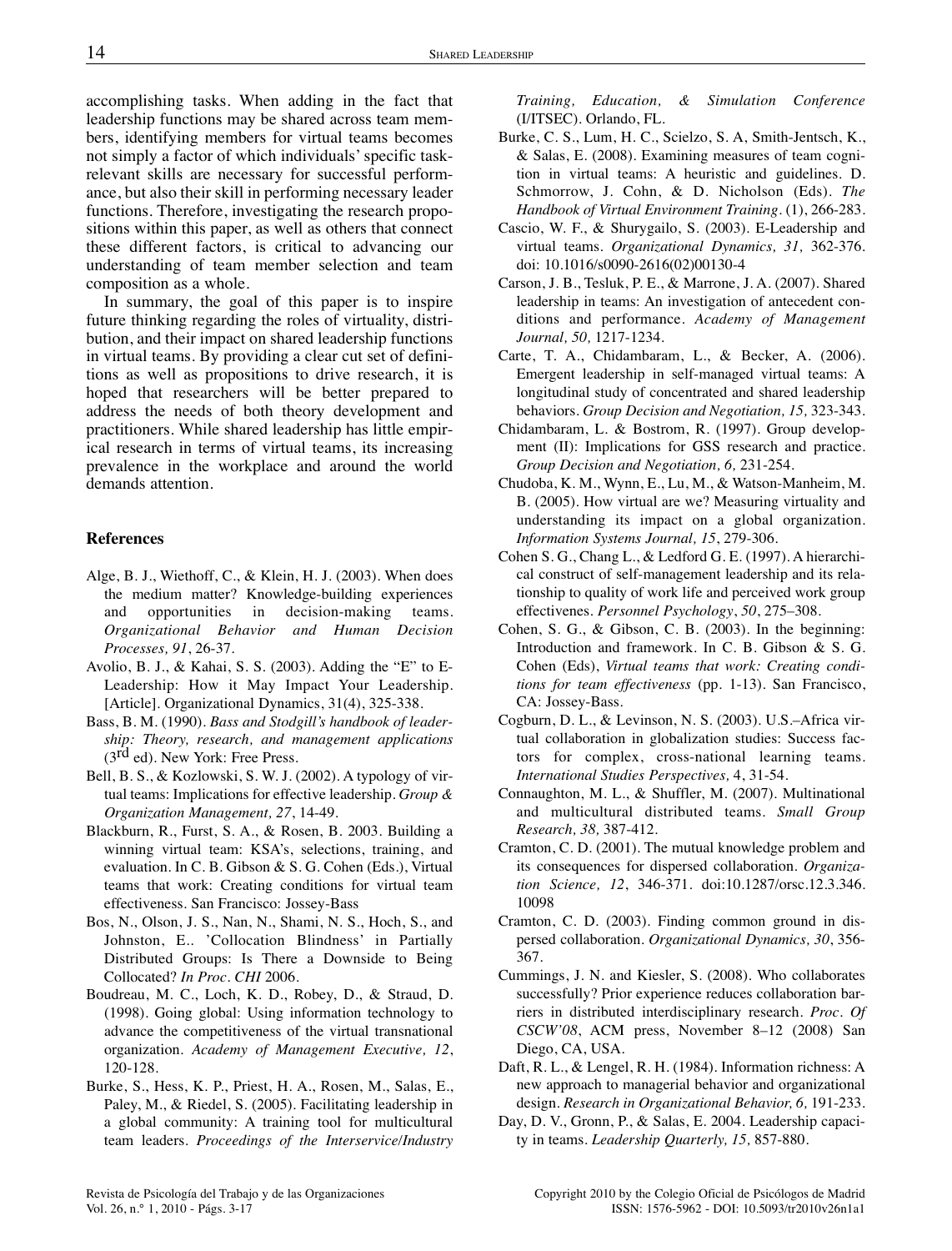- Duarte, D. L., & Snyder, N. T. (2006) *Mastering Virtual Teams: Strategies, tools, and techniques that succeed*. San Francisco, CA: Jossey-Bass.
- Earley, P. C., & Mosakowski, E. (2000). Creating hybrid cultures: An empirical test of transnational team functioning. *Academy of Management Journal, 43*, 26-49.
- Einstein, W. Q. & Humphreys, J. H. (2001). Transforming leadership: Matching diagnostics to leader behaviors. *Journal of Leadership and Organizational Studies, 8,* 48- 60.
- Ensley, M. D., Hmieleski, K. M., & Pearce, C. L. (2006). The importance of vertical and shared leadership within new venture top management teams: Implications for the performance of startups. *Leadership Quarterly, 17,* 217- 231. doi: 10.1016/j.leaqua.2006.02.002
- Fiore, S. M., Salas, E., Cuevas, H. M., & Bowers, C. A. (2003). Distributed coordination space: toward a theory of distributed team process and performance. *Theoretical Issues in Ergonomics Science, 4,* 340.
- Fleishman, E. A., Mumford, M. D., Zaccaro, S. J., & Levin, K. Y. (1991). Taxonomic efforts in the description of leader behavior: A synthesis and functional interpretation. *Leadership Quarterly, 2,* 245-287.
- Friedrich, T. L., Vessey, W. B., Schuelke, M. J., Ruark, G. A., & Mumford, M. D. (2009). A framework for understanding collective leadership: The selective utilization of leader and team expertise within networks. *Leadership Quarterly, 20,* 933-958. doi: 10.1016/ j.leaqua.2009.09. 008
- Gibb, C. A. (1951). An experimental approach to the study of leadership. *Occupational Psychology, 25,* 233-248.
- Gibson, C. B., & Gibbs, J. L. (2006). Unpacking the concept of virtuality: The effects of geographic dispersion, electronic dependence, dynamic structure, and national diversity on team innovation. *Administrative Science Quarterly, 51,* 451- 495.
- Hackman, J. R. & Walton, R. E. (1986). Leading groups in organizations. In P. S. Goodman (Ed.), *Designing effective work groups* (pp. 72-119). San Francisco: Jossey-Bass.
- Hambley, L. A., O'Neill, T. A., & Kline, T. J. B. (2007). Virtual team leadership: Perspectives from the field. *International Journal of e-collaboration, 3,* 40-64. doi: 10.1016/j.obhdp.2006.09.004
- Hertel, G., Geister, S., & Konradt, U. (2005). Managing virtual teams: A review of current empirical research. *Human Resource Management Review, 15,* 69-95. doi: 10.1016/j.hrmr.2005.01.002
- Hiller, N. J., Day, D. V., & Vance, R. J. 2006. Collective enactment of leadership roles and team effectiveness: A field study. *Leadership Quarterly*, *17*: 387-397.
- Hinds, P. J., & Bailey, D. E. (2003). Out of sight, out of sync: Understanding conflict in distributed teams. *Organization Science, 14*, 615-632.
- Hinds, P. J., & Mortensen, M. (2005). Understanding conflict in geographically distributed teams: The moderating effects of shared identity, shared context, and spontaneous communication. *Organization Science, 16*, 290-307.

House, R. J., & Toronto, U. (1976). A 1976 Theory of

Charismatic Leadership. Working Paper Series 76-06.

- Huang, H. and Ocker, R. (2006). Preliminary insights into in-group/out-group effect in partially distributed teams: a analysis of participant reflection. *In the Proceedings of SIGMIS-CPR'06*, April 13-15, Claremont, CA, pp. 264- 272. New York: The ACM Press.
- Jarvenpaa, S. L., & Leidner, D. E. (1999). Communication and trust in global virtual teams. *Organization Science, 10*, 791-815.
- Jarvenpaa, S. L., Knoll, K., & Leidner, D. E. (1998). Is anybody out there? Antecedents of trust in global virtual teams. *Journal of Management Information Systems, 14*, 29-64.
- Jackson, M.C. (2000) *Systems Approaches to Management*. New York: Kluwer.
- Kane, T. D., Zaccaro, S. J., Tremble, T. R., & Masuda, A. D. (2002). An examination of the leader's regulation of groups. *Small Group Research, 33,* 65-120.
- Kayworth, T. R. & Leidner, D. E. (2001/2002). Leadership effectiveness in global virtual teams. *Journal of Management Information Systems, 18*, 7-40.
- Kiesler, S., & Cummings, (2002). What do we know about proximity and distance in work groups? A legacy of research. In P. Hinds & S. Kiesler (Eds), *Distributed work* (pp. 57-80). Cambridge, MA: MIT Press.
- Kirkman, B., & Mathieu, J. (2005). The dimensions and antecedents of team virtuality. *Journal of Management, 31*, 700-718.
- Klein, K. J., Ziegert, J. C., Knight, A. P., & Xiao, Y. (2006). Dynamic delegation: Shared, hierarchical, and deindividualized leadership in extreme action teams. *Administrative Science Quarterly, 51,* 590-621.
- Kock, N. (2002), Evolution and media naturalness: *A look at e-communication through a Darwinian theoretical lens*. In L. Applegate, R. Galliers, & J. L. DeGross (Eds.), Proceedings of the 23rd International Conference on Information Systems (pp. 373–382). Atlanta, GA: The Association for Information Systems.
- Kock, N. (2004). The Psychobiological Model: Towards a New Theory of Computer-Mediated Communication Based on Darwinian Evolution. *Organization Science, 15,* 327-348. doi: 10.1287/orsc.1040.0071
- Kock, N., & Hantula, D. (2005). Do we have e-collaborative genes? *International Journal of e-Collaboration, 1,* i-ix.
- Komaki, J. L., Desselles, M. L., & Bowman, E. D. (1989). Definitely not a breeze: Extending an operant model of effective supervision to teams. *Journal of Applied Psychology, 74,* 522-529. doi: 10.1037/00219010.74.3. 522
- Kozlowski, S. W. J. & Klein, K. J. (2000). A multilevel approach to theory and research in organizations: Contextual, temporal, and emergent processes. In K. J. Klein & S. W. J. Kozlowski (Eds.), *Multilevel theory, research, and methods in organizations: Foundations, extensions, and new directions* (pp. 3-90). San Francisco, CA: Jossey-Bass.
- Lambert, L. (2002). A Framework for Shared Leadership. *Educational Leadership, 59,* 37-41.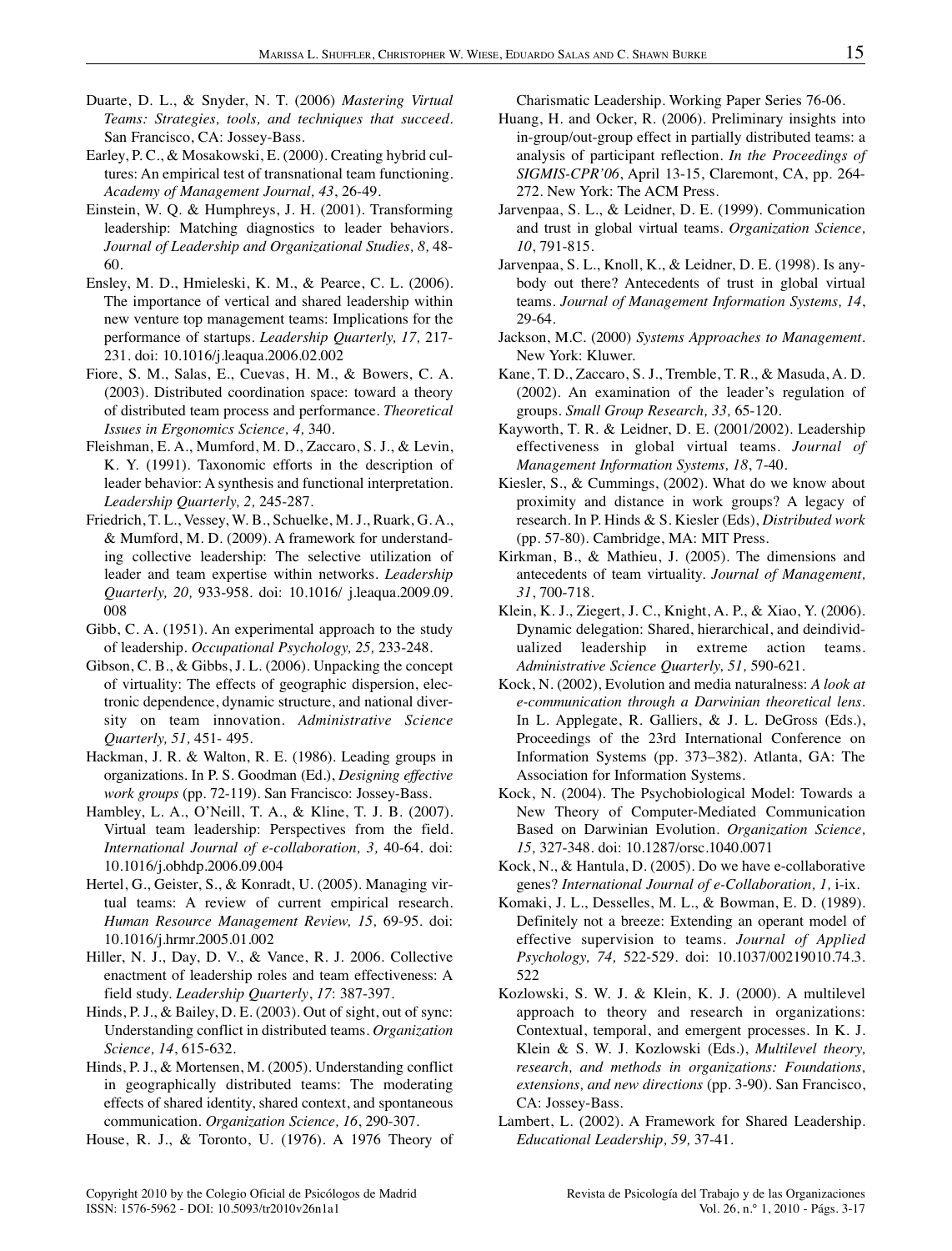- Lurey, J. S. & Raisinghani, M. S. (2001). An empirical study of best practices in virtual teams. *Information and Management, 38,* 523-544.
- Lyons, R., Priest, H. A., Wildman, J. L., Salas, E., & Carnegie, D. (2009). Managing Virtual Teams: Strategies for Team Leaders. *Ergonomics in Design, 17,* 8-13.
- Malhotra A., Majchrzak A., & Rosen B. (2007). Leading virtual teams. *Academy of Management Perspecives. 21,* 60–70.
- Marks M. A., Mathieu J., & Zaccaro S. J. (2001). A temporally based framework and taxonomy of team processes. *Academy of Management Review, 26*, 356-376.
- Martins, L. L., Gilson, L. L., & Maynard, M. T. (2004). Virtual teams: What do we know and where do we go from here. *Journal of Management, 30*, 805-836.
- Maruping, L. M., & Agarwal, R. (2004). Managing team interpersonal processes through technology: A task-technology fit perspective. *Journal of Applied Psychology, 89*, 975-990.
- Maznevski, M. L., & Chudoba, K. M. (2000). Bridging space over time: Global virtual team dynamics. *Organization Science, 11*, 473-492.
- McGrath, J. E. (1962). *Leadership behavior: Some requirements for leadership training*. Washington, DC: U. S. Civil Service Commission, Office of Career Development.
- Merkens, B. J., & Spencer, J. S. (1998). A successful and necessary evolution to shared leadership: a hospital's story. *International Journal of Health Care Quality Assurance, 11,* i-iv.
- Mesmer-Magnus, J. R. & DeChurch, L. A. (2009). Information sharing and team performance: A metaanalysis. *Journal of Applied Psychology, 94,* 535-546.
- Misiolek, N., & Heckman, R. (2005). Patterns of emergent leadership in virtual teams. *Paper presented at the 38th Hawaii International Conference on System Sciences*.
- Montoya-Weiss, M. M., Massey, A. P., & Song, M. (2001). Getting it together: Temporal coordination and conflict management in global virtual teams. *Academy of Management Journal, 44*, 1251-1262.
- Morgeson, F. P., DeRue, D. S., & Karam, E. P. (2009). Leadership in teams: A functional approach to understanding leadership structures and processes. *Journal of Management, 36,* 1-39.
- Morris, S. (2008). How to get real results from virtual teams. *Human Resource Management International Digest, 16,* 33-35.
- Mortensen, M., & Hinds, P. J. (2001). Conflict and shared identity in geographically distributed teams. *International Journal of Conflict Management, 12*, 212-238.
- Mumford, T. V., Campion, M. A., & Morgeson, F. P. (2006). Situational judgment in work teams: A team role typology. In J. A. Weekley & R. E. Ployhart (Eds.), *Situational judgment tests: Theory, measurement, and application* (pp. 319–343). Mahwah, NJ: Erlbaum.
- Mumford, T. V., Van Iddekinge, C. H., Morgeson, F. P., & Campion, M. A. (2008). The team role test: Development and validation of a team role knowledge situational judgment test. *Journal of Applied Psychology, 93,* 250-267.
- Murphy, L. R., Williams, E. S., McMurray, J., Baier-Manwell, L., Schwartz, M. D., Linzer, M., et al. (2007). III: Job and Organizational Design. In P. Carayon (Ed.), *Handbook of human factors and ergonomics in health care and patient safety*. (pp. 161-271). Mahwah, NJ US: Lawrence Erlbaum Associates Publishers.
- Oakley J. G. (1998). Leadership processes in virtual teams and organizations. *The Journal of Leadership Studies, 5*, 3-17.
- Ocker, R. J. (2008). The impact of personality on virtual team creativity and quality. In S. Kelsey & K. St. Amant (Eds.), *Handbook of research on computer mediated communication (Vols 1-2).* (pp. 647-655). Hershey, PA US: Information Science Reference/IGI Global.
- Oertig, M., & Buegri, T. (2006). The challenges of managing cross-cultural virtual project teams. *Team Performance Management, 12,* 23-30.
- Oetzel, J. G. (1998). Explaining individual communication processes in homogeneous and heterogeneous groups individualism-collectivism and self-construal. *Human Communication Research, 25*, 202-224.
- O'Leary, M., & Mortensen, M. (2005). *Subgroups with attitude: Imbalance and isolation in geographically dispersed teams.* Honolulu, HI: Academy of Management.
- Owens, D. A., Neale, M. A., & Sutton, R. I. (2000). Technologies of status management: Status dynamics in e-mail communications. *Research on Managing Groups and Teams, 3,* 205-230.
- Paul, S., Samarah, I. M., Seetharaman, P., & Myktyn, P. P. (2005). An empirical investigation of collaborative conflict management style in group support system-based global virtual teams. *Journal of Management Information Systems, 21*, 185-222.
- Pearce, C. L. (2004). The future of leadership: Combining vertical and shared leadership to transform knowledge work. [Article]. *Academy of Management Executive, 18,* 47-57.
- Pearce, C. L., & Sims, H. P., Jr. (2000). Shared leadership: Toward a multi-level theory of leadership. *Advances in the Interdisciplinary Studies of Work Teams*, *7*, 115-139.
- Pearce, C. L., & Sims, H. P. 2002. Vertical versus shared leadership as predictors of the effectiveness of change management teams: An examination of aversive, directive, transactional, transformational, and empowering leader behaviors. *Group Dynamics: Theory, Research, and Practice*, *6*, 172-197.
- Pearce, C. L., & Conger, J. A. (2003). *Shared leadership: Reframing the hows and whys of leadership.* Thousand Oaks, CA: Sage.
- Pearce, C. L., Yoo, Y., & Alavi, M. (2004). Leadership, Social Work, and Virtual Teams: The Relative Influence of Vertical Versus Shared Leadership in the Nonprofit Sector. In R. E. Riggio & S. S. Orr (Eds.), *Improving leadership in nonprofit organizations.* (pp. 180-203). San Francisco, CA US: Jossey-Bass.
- Perry, M. L., Pearce, C. L., & Sims Jr, H. P. (1999). Empowered Selling Teams: How Shared Leadership Can Contribute to Selling Team Outcomes. *Journal of*